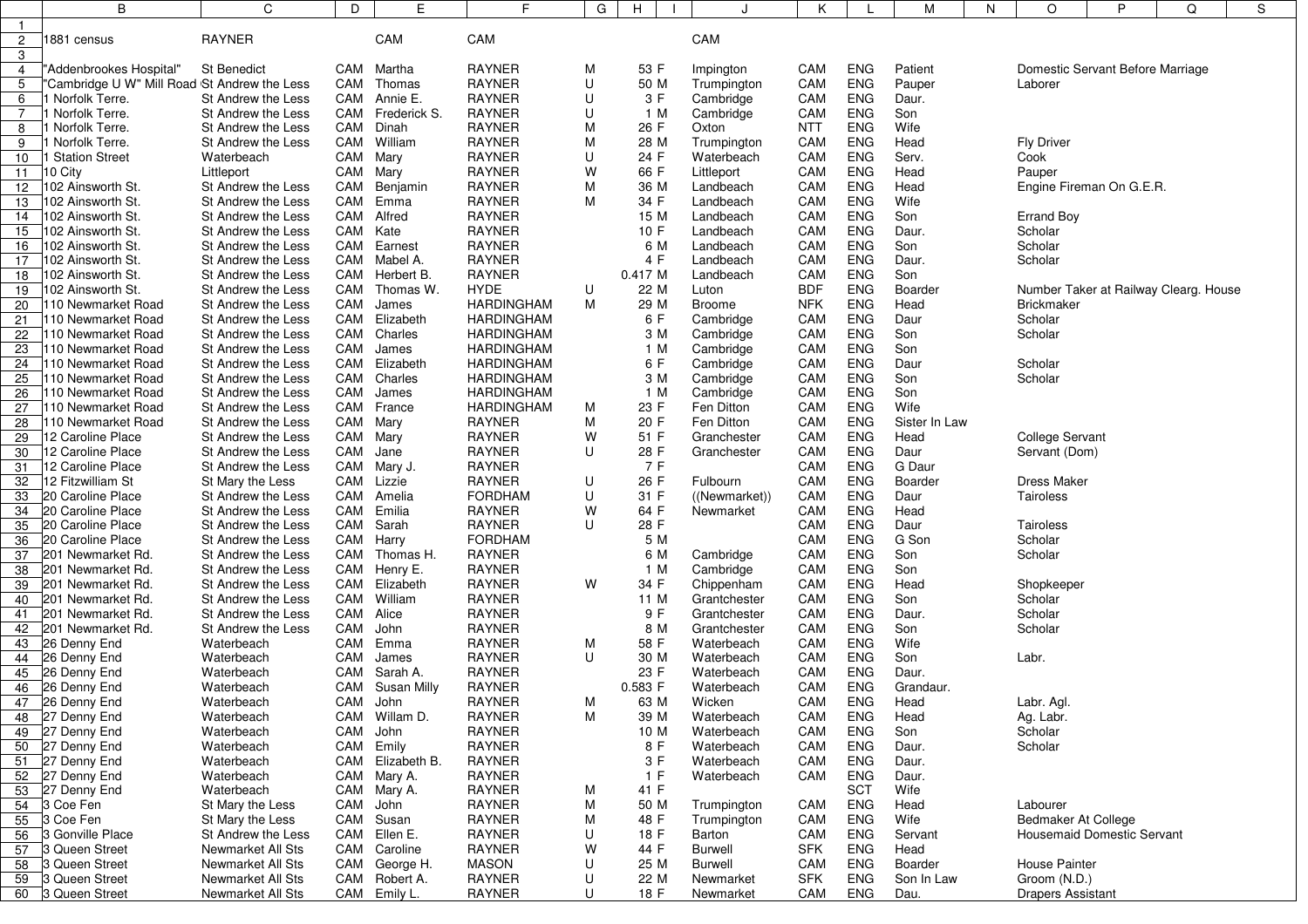| 23 F<br>30 Green St<br>St Michael<br>CAM<br><b>RAYNER</b><br>U<br>CAM<br><b>ENG</b><br>Servant<br>Laura<br>61<br>35 Prospect Row<br>William H.<br><b>RAYNER</b><br>CAM<br><b>ENG</b><br>Lodger<br>(Errand) Office Boy<br>St Andrew the Less<br>CAM<br>U<br>16 M<br>62<br>Cambridge<br>CAM<br><b>RAYNER</b><br>W<br>CAM<br><b>ENG</b><br>35 Prospect Row<br>St Andrew the Less<br>Ann<br>58 F<br>Eltisley<br>Lodger<br>63<br>Charwoman<br><b>RAYNER</b><br>42 M<br>All Saints<br>CAM<br>Daniel<br>M<br>Newmarket<br>Head<br>64<br>36 Jesus Lane<br>Appraiser<br>W<br>36 Jesus Lane<br>All Saints<br>CAM<br>Elizabeth<br><b>RAYNER</b><br>43 F<br>Wittington<br>Brother's Wife<br>65<br>All Saints<br><b>RAYNER</b><br>47 F<br><b>ENG</b><br>36 Jesus Lane<br>CAM<br>Jemima<br>м<br><b>HUN</b><br>Wife<br>66<br><b>RAYNER</b><br>21 F<br>CAM<br><b>ENG</b><br>36 Jesus Lane<br>All Saints<br>CAM<br>Mary E.<br>U<br>Daur.<br>67<br>U<br>19 F<br>36 Jesus Lane<br><b>All Saints</b><br>CAM<br>Ellen J.<br><b>RAYNER</b><br>CAM<br><b>ENG</b><br>68<br>Daur.<br>All Saints<br><b>RAYNER</b><br>17 M<br>CAM<br><b>ENG</b><br>CAM<br>George G.<br>U<br>Son<br><b>Banker's Clerk</b><br>69<br>36 Jesus Lane<br>All Saints<br><b>RAYNER</b><br>15 F<br>CAM<br><b>ENG</b><br>70<br>CAM<br>Emily S.<br>36 Jesus Lane<br>Daur.<br>Scholar<br>14 M<br>CAM<br>All Saints<br>CAM<br><b>RAYNER</b><br><b>ENG</b><br>Scholar<br>71<br>36 Jesus Lane<br>Augusta<br>Son<br>All Saints<br>12 M<br>CAM<br><b>ENG</b><br>72<br>36 Jesus Lane<br>CAM<br>Harry<br><b>RAYNER</b><br>Son<br>Scholar<br>All Saints<br><b>RAYNER</b><br>10 F<br>CAM<br>73<br>36 Jesus Lane<br>CAM Kate<br><b>ENG</b><br>Scholar<br>Daur.<br>All Saints<br><b>RAYNER</b><br>9 F<br>CAM<br><b>ENG</b><br>36 Jesus Lane<br>CAM Alice<br>Scholar<br>74<br>Daur.<br>Sarah A.<br><b>RAYNER</b><br>17 F<br>CAM<br><b>ENG</b><br>75<br>4 Browns Yard<br>St Andrew the Less<br>CAM<br>U<br>Daur<br>Cambridge<br>CAM<br><b>RAYNER</b><br>16 F<br>CAM<br><b>ENG</b><br>4 Browns Yard<br>St Andrew the Less<br>Caroline<br>U<br>Daur<br>76<br>Cambridge<br><b>RAYNER</b><br>M<br>67 F<br>CAM<br><b>ENG</b><br>Wife<br>CAM<br>Mary<br>Ely<br>77<br>l Browns Yard<br>St Andrew the Less<br>4 Browns Yard<br>St Andrew the Less<br>CAM Robert<br><b>RAYNER</b><br>77 M<br>CAM<br><b>ENG</b><br>Head<br>General Labourer (())<br>78<br>м<br>Littleport<br>CAM<br>Sarah<br><b>RAYNER</b><br>U<br>15F<br>CAM<br><b>ENG</b><br>General Servant Domestic<br>79<br>4 Pulling Terrace<br>St Andrew the Less<br>Servant<br>Barton<br>CAM<br>Ellen<br><b>RAYNER</b><br>U<br>5 Maids Causeway<br><b>Holy Trinity</b><br>20 F<br>CAM<br><b>ENG</b><br><b>General Servant</b><br>Trumpington<br>Servant<br>80<br>6 Castle Street Carters Yard St Giles<br>CAM<br>Susan<br><b>RAYNER</b><br>м<br>28 F<br>CAM<br><b>ENG</b><br>Wife<br>81<br>Granchester<br>6 Castle Street Carters Yard St Giles<br><b>RAYNER</b><br>CAM<br><b>ENG</b><br>CAM<br>Alfred<br>11 M<br>Son<br>Scholar<br>82<br>Granchester<br>7 F<br>6 Castle Street Carters Yard St Giles<br>CAM<br>Maria Ellen<br><b>RAYNER</b><br>CAM<br><b>ENG</b><br>Daur<br>Scholar<br>83<br>Granchester<br>1 F<br><b>ENG</b><br>6 Castle Street Carters Yard St Giles<br>CAM<br>Eliza Maud<br><b>RAYNER</b><br>Granchester<br>CAM<br>Daur<br>84<br>6 Castle Street Carters Yard St Giles<br>CAM William<br><b>RAYNER</b><br>M<br>27 M<br>CAM<br><b>ENG</b><br>Head<br>Labourer<br>85<br>Trumpington<br><b>RAYNER</b><br>4 M<br>CAM<br><b>ENG</b><br>Son<br>6 Castle Street Carters Yard St Giles<br>CAM<br>Arthur<br>86<br>CAM<br><b>6 New Orwell</b><br>CAM<br>Robert H.<br><b>RAYNER</b><br>м<br>32 M<br><b>ENG</b><br>Head<br>Brewer's lab<br>87<br>Orwell<br>Arrington<br>28 F<br>CAM<br>Wife<br>6 New Orwell<br>CAM<br>Martha<br><b>RAYNER</b><br><b>ENG</b><br>88<br>Orwell<br>м<br>Croydon<br>U<br>CAM<br><b>ENG</b><br>6 New Orwell<br>Orwell<br>CAM<br>James<br>LAW<br>36 M<br>Brother-in-law<br>89<br>Croydon<br>Coprolite digger<br>U<br>60 St Andrew St<br>St Andrew the Great<br>CAM<br>Susan<br><b>RAYNER</b><br>17 F<br>CAM<br><b>ENG</b><br>Housemaid<br>90<br>Barton<br>Servt<br>CAM Lucy<br>30 F<br>ESS<br><b>ENG</b><br>67 Kingston Street<br>St Andrew the Less<br><b>RAYNER</b><br>м<br>Chrishall<br>Wife<br>91<br><b>RAYNER</b><br>M<br>67 Kingston Street<br>CAM William H.<br>28 M<br>CAM<br><b>ENG</b><br>Head<br>Labourer<br>92<br>St Andrew the Less<br>Trumpington<br>CAM<br>William T.<br><b>RAYNER</b><br>4 M<br><b>ENG</b><br>67 Kingston Street<br>St Andrew the Less<br>CAM<br>Son<br>Scholar<br>93<br><b>RAYNER</b><br>1 M<br>CAM<br><b>ENG</b><br>67 Kingston Street<br>St Andrew the Less<br>CAM<br>Ernest C.<br>Son<br>94<br>3 M<br>CAM<br>67 Kingston Street<br>CAM<br>John<br><b>RAYNER</b><br><b>ENG</b><br>95<br>St Andrew the Less<br>Son<br>W<br>CAM<br><b>ENG</b><br>96<br>7 Clement Place<br><b>St Clement</b><br>CAM<br>Joseph<br><b>RAYNER</b><br>62 M<br>Head<br>Groom (N.D.)<br>Grantchester<br>7 Clement Place<br><b>St Clement</b><br>CAM Alice<br><b>RAYNER</b><br>U<br>17 F<br>CAM<br><b>ENG</b><br>Daur<br>Teacher (Pupil)<br>97<br>CAM Eliza<br><b>CLARK</b><br>39 F<br>CAM<br><b>ENG</b><br>Wife<br>98<br>7 Ram Yard<br>The Holy Sepulchre<br>м<br>Cambridge<br><b>CLARK</b><br>' Ram Yard<br>The Holy Sepulchre<br>CAM Alfred L.<br>11 M<br>CAM<br><b>ENG</b><br>Scholar<br>99<br>Cambridge<br>Son<br>12 F<br>CAM<br>7 Ram Yard<br>The Holy Sepulchre<br>CAM<br>Elizabeth E.<br><b>RAYNER</b><br><b>ENG</b><br>Scholar<br>100<br>Cambridge<br>Stepdaur<br>8 M<br>CAM<br><b>ENG</b><br>' Ram Yard<br>The Holy Sepulchre<br>CAM<br>Sidney S.<br><b>RAYNER</b><br>Scholar<br>101<br>Cambridge<br>Stepson<br>CAM Edward<br><b>CLARK</b><br>2 M<br>CAM<br><b>ENG</b><br>102<br>' Ram Yard<br>The Holy Sepulchre<br>Cambridge<br>Son<br>CAM Frederick G.<br><b>CLARK</b><br>CAM<br><b>ENG</b><br><b>Cab Driver</b><br>7 Ram Yard<br>The Holy Sepulchre<br>м<br>37 M<br>Milton<br>Head<br>103<br><b>St Giles</b><br><b>RAYNER</b><br>Domestic Servt<br>79 Castle St<br>CAM Rebecca<br>U<br>17 F<br>CAM<br><b>ENG</b><br>104<br>Servt<br>Trumpington<br>23 F<br>8 Brookside<br>CAM Ann<br><b>RAYNER</b><br>U<br>CAM<br><b>ENG</b><br>St Andrew the Less<br>Trumpington<br>Serv<br>Housemaid (Domestic Serv.)<br>105<br>106 8 St Mathews St<br>CAM Lydia<br><b>RAYNER</b><br>м<br>29 F<br>CAM<br><b>ENG</b><br>Wife<br>St Andrew the Less<br>Barton<br>Labour<br>CAM Peter<br>107 B St Mathews St<br>St Andrew the Less<br>RAYNER<br>M<br>47 M<br>Trumpington<br><b>CAM</b><br>ENG<br>Head<br>U<br><b>ENG</b><br>108 8 St Mathews St<br>CAM Benjamin J.<br><b>RAYNER</b><br>19 M<br>Trumpington<br>CAM<br>Son<br>Groom (N D)<br>St Andrew the Less<br>CAM Peter R.<br>U<br>109 8 St Mathews St<br>St Andrew the Less<br>RAYNER<br>14 M<br>Trumpington<br>CAM<br><b>ENG</b><br>Stable Lad (Groom) (ND)<br>Son<br>CAM James<br><b>RAYNER</b><br>11 M<br>CAM<br><b>ENG</b><br>Scholar<br>110 8 St Mathews St<br>St Andrew the Less<br>Trumpington<br>Son<br><b>RAYNER</b><br>U<br>13 F<br>Dom. Svt.<br>General Domc.Servt.<br>111 9 Market Hill<br><b>Holy Trinity</b><br>CAM Alice<br>Barton<br>CAM<br><b>ENG</b><br><b>RAYNER</b><br>34 M<br>CAM<br>Sutton<br>CAM<br>M<br>Mepal<br><b>ENG</b><br>Head<br>Agricultural Labourer<br>112 America<br>Joseph<br>CAM<br>Sutton<br>CAM<br>Caroline<br><b>RAYNER</b><br>M<br>30 F<br>Sutton<br><b>ENG</b><br>Wife<br>113 America<br>CAM Marguerita<br>7 F<br>Sutton<br><b>RAYNER</b><br>CAM<br><b>ENG</b><br>Daughter<br>Scholar<br>114 America<br>Sutton<br>3 M<br>CAM<br><b>ENG</b><br>115 America<br>Sutton<br>CAM<br>Flower John<br><b>RAYNER</b><br>Sutton<br>Son<br><b>RAYNER</b><br>116 Back Street<br>Chesterton<br>CAM John<br>M<br>72 M<br>CAM<br><b>ENG</b><br>Head<br>Ag.Labourer<br>Chesterton<br>117 Back Street<br>CAM William<br><b>RAYNER</b><br>61 M<br>CAM<br><b>ENG</b><br>Chesterton<br>M<br>Chesterton<br>Head<br>Railway Servant Turn Table<br>118 Back Street<br>Chesterton<br>CAM Emma<br><b>RAYNER</b><br>U<br>24 F<br>Chesterton<br>CAM<br><b>ENG</b><br>Laundress<br>Daughter<br><b>RAYNER</b><br>CAM<br><b>ENG</b><br>119 Back Street<br>Chesterton<br>CAM<br>Thomas<br>U<br>22 M<br>Chesterton<br>Son<br>Ag Laborer<br><b>RAYNER</b><br>U<br>15 M<br><b>ENG</b><br>120 Back Street<br>CAM John<br>Chesterton<br>CAM<br>Son<br>Ag Laborer<br>Chesterton | B | C | D | E | F. | G | Н | J | K | M | N | O<br>P<br>Q |  |  | S |
|---------------------------------------------------------------------------------------------------------------------------------------------------------------------------------------------------------------------------------------------------------------------------------------------------------------------------------------------------------------------------------------------------------------------------------------------------------------------------------------------------------------------------------------------------------------------------------------------------------------------------------------------------------------------------------------------------------------------------------------------------------------------------------------------------------------------------------------------------------------------------------------------------------------------------------------------------------------------------------------------------------------------------------------------------------------------------------------------------------------------------------------------------------------------------------------------------------------------------------------------------------------------------------------------------------------------------------------------------------------------------------------------------------------------------------------------------------------------------------------------------------------------------------------------------------------------------------------------------------------------------------------------------------------------------------------------------------------------------------------------------------------------------------------------------------------------------------------------------------------------------------------------------------------------------------------------------------------------------------------------------------------------------------------------------------------------------------------------------------------------------------------------------------------------------------------------------------------------------------------------------------------------------------------------------------------------------------------------------------------------------------------------------------------------------------------------------------------------------------------------------------------------------------------------------------------------------------------------------------------------------------------------------------------------------------------------------------------------------------------------------------------------------------------------------------------------------------------------------------------------------------------------------------------------------------------------------------------------------------------------------------------------------------------------------------------------------------------------------------------------------------------------------------------------------------------------------------------------------------------------------------------------------------------------------------------------------------------------------------------------------------------------------------------------------------------------------------------------------------------------------------------------------------------------------------------------------------------------------------------------------------------------------------------------------------------------------------------------------------------------------------------------------------------------------------------------------------------------------------------------------------------------------------------------------------------------------------------------------------------------------------------------------------------------------------------------------------------------------------------------------------------------------------------------------------------------------------------------------------------------------------------------------------------------------------------------------------------------------------------------------------------------------------------------------------------------------------------------------------------------------------------------------------------------------------------------------------------------------------------------------------------------------------------------------------------------------------------------------------------------------------------------------------------------------------------------------------------------------------------------------------------------------------------------------------------------------------------------------------------------------------------------------------------------------------------------------------------------------------------------------------------------------------------------------------------------------------------------------------------------------------------------------------------------------------------------------------------------------------------------------------------------------------------------------------------------------------------------------------------------------------------------------------------------------------------------------------------------------------------------------------------------------------------------------------------------------------------------------------------------------------------------------------------------------------------------------------------------------------------------------------------------------------------------------------------------------------------------------------------------------------------------------------------------------------------------------------------------------------------------------------------------------------------------------------------------------------------------------------------------------------------------------------------------------------------------------------------------------------------------------------------------------------------------------------------------------------------------------------------------------------------------------------------------------------------------------------------------------------------------------------------------------------------------------------------------------------------------------------------------------------------------------------------------------------------------------------------------------------------------------------------------------------------------------------------------------------------------------------------------------------------------------------------------------------------------------------------------------------------------------------------------------------------------------------------------------------------------------------------------------------------------------------------------------------------------------------------------------------------------------------------------------------------------------------------------------------------------------------------------------------------------------------------------------------------------------------------------------------------------------------------------------------------------------------------------------------------------------------------------------------------------------------------------------------------------------------------------------------------------------------------------------------------------------------------------------------------------------------------------------------------------------------------------------------------------------------------------------------------------------------------------------------------------------------------------------------------------------------------------------------------------------------------------------------------------------------------------------------------------------------------------------------------------------------------------------------|---|---|---|---|----|---|---|---|---|---|---|-------------|--|--|---|
|                                                                                                                                                                                                                                                                                                                                                                                                                                                                                                                                                                                                                                                                                                                                                                                                                                                                                                                                                                                                                                                                                                                                                                                                                                                                                                                                                                                                                                                                                                                                                                                                                                                                                                                                                                                                                                                                                                                                                                                                                                                                                                                                                                                                                                                                                                                                                                                                                                                                                                                                                                                                                                                                                                                                                                                                                                                                                                                                                                                                                                                                                                                                                                                                                                                                                                                                                                                                                                                                                                                                                                                                                                                                                                                                                                                                                                                                                                                                                                                                                                                                                                                                                                                                                                                                                                                                                                                                                                                                                                                                                                                                                                                                                                                                                                                                                                                                                                                                                                                                                                                                                                                                                                                                                                                                                                                                                                                                                                                                                                                                                                                                                                                                                                                                                                                                                                                                                                                                                                                                                                                                                                                                                                                                                                                                                                                                                                                                                                                                                                                                                                                                                                                                                                                                                                                                                                                                                                                                                                                                                                                                                                                                                                                                                                                                                                                                                                                                                                                                                                                                                                                                                                                                                                                                                                                                                                                                                                                                                                                                                                                                                                                                                                                                                                                                                                                                                                                                                                                         |   |   |   |   |    |   |   |   |   |   |   |             |  |  |   |
|                                                                                                                                                                                                                                                                                                                                                                                                                                                                                                                                                                                                                                                                                                                                                                                                                                                                                                                                                                                                                                                                                                                                                                                                                                                                                                                                                                                                                                                                                                                                                                                                                                                                                                                                                                                                                                                                                                                                                                                                                                                                                                                                                                                                                                                                                                                                                                                                                                                                                                                                                                                                                                                                                                                                                                                                                                                                                                                                                                                                                                                                                                                                                                                                                                                                                                                                                                                                                                                                                                                                                                                                                                                                                                                                                                                                                                                                                                                                                                                                                                                                                                                                                                                                                                                                                                                                                                                                                                                                                                                                                                                                                                                                                                                                                                                                                                                                                                                                                                                                                                                                                                                                                                                                                                                                                                                                                                                                                                                                                                                                                                                                                                                                                                                                                                                                                                                                                                                                                                                                                                                                                                                                                                                                                                                                                                                                                                                                                                                                                                                                                                                                                                                                                                                                                                                                                                                                                                                                                                                                                                                                                                                                                                                                                                                                                                                                                                                                                                                                                                                                                                                                                                                                                                                                                                                                                                                                                                                                                                                                                                                                                                                                                                                                                                                                                                                                                                                                                                                         |   |   |   |   |    |   |   |   |   |   |   |             |  |  |   |
|                                                                                                                                                                                                                                                                                                                                                                                                                                                                                                                                                                                                                                                                                                                                                                                                                                                                                                                                                                                                                                                                                                                                                                                                                                                                                                                                                                                                                                                                                                                                                                                                                                                                                                                                                                                                                                                                                                                                                                                                                                                                                                                                                                                                                                                                                                                                                                                                                                                                                                                                                                                                                                                                                                                                                                                                                                                                                                                                                                                                                                                                                                                                                                                                                                                                                                                                                                                                                                                                                                                                                                                                                                                                                                                                                                                                                                                                                                                                                                                                                                                                                                                                                                                                                                                                                                                                                                                                                                                                                                                                                                                                                                                                                                                                                                                                                                                                                                                                                                                                                                                                                                                                                                                                                                                                                                                                                                                                                                                                                                                                                                                                                                                                                                                                                                                                                                                                                                                                                                                                                                                                                                                                                                                                                                                                                                                                                                                                                                                                                                                                                                                                                                                                                                                                                                                                                                                                                                                                                                                                                                                                                                                                                                                                                                                                                                                                                                                                                                                                                                                                                                                                                                                                                                                                                                                                                                                                                                                                                                                                                                                                                                                                                                                                                                                                                                                                                                                                                                                         |   |   |   |   |    |   |   |   |   |   |   |             |  |  |   |
|                                                                                                                                                                                                                                                                                                                                                                                                                                                                                                                                                                                                                                                                                                                                                                                                                                                                                                                                                                                                                                                                                                                                                                                                                                                                                                                                                                                                                                                                                                                                                                                                                                                                                                                                                                                                                                                                                                                                                                                                                                                                                                                                                                                                                                                                                                                                                                                                                                                                                                                                                                                                                                                                                                                                                                                                                                                                                                                                                                                                                                                                                                                                                                                                                                                                                                                                                                                                                                                                                                                                                                                                                                                                                                                                                                                                                                                                                                                                                                                                                                                                                                                                                                                                                                                                                                                                                                                                                                                                                                                                                                                                                                                                                                                                                                                                                                                                                                                                                                                                                                                                                                                                                                                                                                                                                                                                                                                                                                                                                                                                                                                                                                                                                                                                                                                                                                                                                                                                                                                                                                                                                                                                                                                                                                                                                                                                                                                                                                                                                                                                                                                                                                                                                                                                                                                                                                                                                                                                                                                                                                                                                                                                                                                                                                                                                                                                                                                                                                                                                                                                                                                                                                                                                                                                                                                                                                                                                                                                                                                                                                                                                                                                                                                                                                                                                                                                                                                                                                                         |   |   |   |   |    |   |   |   |   |   |   |             |  |  |   |
|                                                                                                                                                                                                                                                                                                                                                                                                                                                                                                                                                                                                                                                                                                                                                                                                                                                                                                                                                                                                                                                                                                                                                                                                                                                                                                                                                                                                                                                                                                                                                                                                                                                                                                                                                                                                                                                                                                                                                                                                                                                                                                                                                                                                                                                                                                                                                                                                                                                                                                                                                                                                                                                                                                                                                                                                                                                                                                                                                                                                                                                                                                                                                                                                                                                                                                                                                                                                                                                                                                                                                                                                                                                                                                                                                                                                                                                                                                                                                                                                                                                                                                                                                                                                                                                                                                                                                                                                                                                                                                                                                                                                                                                                                                                                                                                                                                                                                                                                                                                                                                                                                                                                                                                                                                                                                                                                                                                                                                                                                                                                                                                                                                                                                                                                                                                                                                                                                                                                                                                                                                                                                                                                                                                                                                                                                                                                                                                                                                                                                                                                                                                                                                                                                                                                                                                                                                                                                                                                                                                                                                                                                                                                                                                                                                                                                                                                                                                                                                                                                                                                                                                                                                                                                                                                                                                                                                                                                                                                                                                                                                                                                                                                                                                                                                                                                                                                                                                                                                                         |   |   |   |   |    |   |   |   |   |   |   |             |  |  |   |
|                                                                                                                                                                                                                                                                                                                                                                                                                                                                                                                                                                                                                                                                                                                                                                                                                                                                                                                                                                                                                                                                                                                                                                                                                                                                                                                                                                                                                                                                                                                                                                                                                                                                                                                                                                                                                                                                                                                                                                                                                                                                                                                                                                                                                                                                                                                                                                                                                                                                                                                                                                                                                                                                                                                                                                                                                                                                                                                                                                                                                                                                                                                                                                                                                                                                                                                                                                                                                                                                                                                                                                                                                                                                                                                                                                                                                                                                                                                                                                                                                                                                                                                                                                                                                                                                                                                                                                                                                                                                                                                                                                                                                                                                                                                                                                                                                                                                                                                                                                                                                                                                                                                                                                                                                                                                                                                                                                                                                                                                                                                                                                                                                                                                                                                                                                                                                                                                                                                                                                                                                                                                                                                                                                                                                                                                                                                                                                                                                                                                                                                                                                                                                                                                                                                                                                                                                                                                                                                                                                                                                                                                                                                                                                                                                                                                                                                                                                                                                                                                                                                                                                                                                                                                                                                                                                                                                                                                                                                                                                                                                                                                                                                                                                                                                                                                                                                                                                                                                                                         |   |   |   |   |    |   |   |   |   |   |   |             |  |  |   |
|                                                                                                                                                                                                                                                                                                                                                                                                                                                                                                                                                                                                                                                                                                                                                                                                                                                                                                                                                                                                                                                                                                                                                                                                                                                                                                                                                                                                                                                                                                                                                                                                                                                                                                                                                                                                                                                                                                                                                                                                                                                                                                                                                                                                                                                                                                                                                                                                                                                                                                                                                                                                                                                                                                                                                                                                                                                                                                                                                                                                                                                                                                                                                                                                                                                                                                                                                                                                                                                                                                                                                                                                                                                                                                                                                                                                                                                                                                                                                                                                                                                                                                                                                                                                                                                                                                                                                                                                                                                                                                                                                                                                                                                                                                                                                                                                                                                                                                                                                                                                                                                                                                                                                                                                                                                                                                                                                                                                                                                                                                                                                                                                                                                                                                                                                                                                                                                                                                                                                                                                                                                                                                                                                                                                                                                                                                                                                                                                                                                                                                                                                                                                                                                                                                                                                                                                                                                                                                                                                                                                                                                                                                                                                                                                                                                                                                                                                                                                                                                                                                                                                                                                                                                                                                                                                                                                                                                                                                                                                                                                                                                                                                                                                                                                                                                                                                                                                                                                                                                         |   |   |   |   |    |   |   |   |   |   |   |             |  |  |   |
|                                                                                                                                                                                                                                                                                                                                                                                                                                                                                                                                                                                                                                                                                                                                                                                                                                                                                                                                                                                                                                                                                                                                                                                                                                                                                                                                                                                                                                                                                                                                                                                                                                                                                                                                                                                                                                                                                                                                                                                                                                                                                                                                                                                                                                                                                                                                                                                                                                                                                                                                                                                                                                                                                                                                                                                                                                                                                                                                                                                                                                                                                                                                                                                                                                                                                                                                                                                                                                                                                                                                                                                                                                                                                                                                                                                                                                                                                                                                                                                                                                                                                                                                                                                                                                                                                                                                                                                                                                                                                                                                                                                                                                                                                                                                                                                                                                                                                                                                                                                                                                                                                                                                                                                                                                                                                                                                                                                                                                                                                                                                                                                                                                                                                                                                                                                                                                                                                                                                                                                                                                                                                                                                                                                                                                                                                                                                                                                                                                                                                                                                                                                                                                                                                                                                                                                                                                                                                                                                                                                                                                                                                                                                                                                                                                                                                                                                                                                                                                                                                                                                                                                                                                                                                                                                                                                                                                                                                                                                                                                                                                                                                                                                                                                                                                                                                                                                                                                                                                                         |   |   |   |   |    |   |   |   |   |   |   |             |  |  |   |
|                                                                                                                                                                                                                                                                                                                                                                                                                                                                                                                                                                                                                                                                                                                                                                                                                                                                                                                                                                                                                                                                                                                                                                                                                                                                                                                                                                                                                                                                                                                                                                                                                                                                                                                                                                                                                                                                                                                                                                                                                                                                                                                                                                                                                                                                                                                                                                                                                                                                                                                                                                                                                                                                                                                                                                                                                                                                                                                                                                                                                                                                                                                                                                                                                                                                                                                                                                                                                                                                                                                                                                                                                                                                                                                                                                                                                                                                                                                                                                                                                                                                                                                                                                                                                                                                                                                                                                                                                                                                                                                                                                                                                                                                                                                                                                                                                                                                                                                                                                                                                                                                                                                                                                                                                                                                                                                                                                                                                                                                                                                                                                                                                                                                                                                                                                                                                                                                                                                                                                                                                                                                                                                                                                                                                                                                                                                                                                                                                                                                                                                                                                                                                                                                                                                                                                                                                                                                                                                                                                                                                                                                                                                                                                                                                                                                                                                                                                                                                                                                                                                                                                                                                                                                                                                                                                                                                                                                                                                                                                                                                                                                                                                                                                                                                                                                                                                                                                                                                                                         |   |   |   |   |    |   |   |   |   |   |   |             |  |  |   |
|                                                                                                                                                                                                                                                                                                                                                                                                                                                                                                                                                                                                                                                                                                                                                                                                                                                                                                                                                                                                                                                                                                                                                                                                                                                                                                                                                                                                                                                                                                                                                                                                                                                                                                                                                                                                                                                                                                                                                                                                                                                                                                                                                                                                                                                                                                                                                                                                                                                                                                                                                                                                                                                                                                                                                                                                                                                                                                                                                                                                                                                                                                                                                                                                                                                                                                                                                                                                                                                                                                                                                                                                                                                                                                                                                                                                                                                                                                                                                                                                                                                                                                                                                                                                                                                                                                                                                                                                                                                                                                                                                                                                                                                                                                                                                                                                                                                                                                                                                                                                                                                                                                                                                                                                                                                                                                                                                                                                                                                                                                                                                                                                                                                                                                                                                                                                                                                                                                                                                                                                                                                                                                                                                                                                                                                                                                                                                                                                                                                                                                                                                                                                                                                                                                                                                                                                                                                                                                                                                                                                                                                                                                                                                                                                                                                                                                                                                                                                                                                                                                                                                                                                                                                                                                                                                                                                                                                                                                                                                                                                                                                                                                                                                                                                                                                                                                                                                                                                                                                         |   |   |   |   |    |   |   |   |   |   |   |             |  |  |   |
|                                                                                                                                                                                                                                                                                                                                                                                                                                                                                                                                                                                                                                                                                                                                                                                                                                                                                                                                                                                                                                                                                                                                                                                                                                                                                                                                                                                                                                                                                                                                                                                                                                                                                                                                                                                                                                                                                                                                                                                                                                                                                                                                                                                                                                                                                                                                                                                                                                                                                                                                                                                                                                                                                                                                                                                                                                                                                                                                                                                                                                                                                                                                                                                                                                                                                                                                                                                                                                                                                                                                                                                                                                                                                                                                                                                                                                                                                                                                                                                                                                                                                                                                                                                                                                                                                                                                                                                                                                                                                                                                                                                                                                                                                                                                                                                                                                                                                                                                                                                                                                                                                                                                                                                                                                                                                                                                                                                                                                                                                                                                                                                                                                                                                                                                                                                                                                                                                                                                                                                                                                                                                                                                                                                                                                                                                                                                                                                                                                                                                                                                                                                                                                                                                                                                                                                                                                                                                                                                                                                                                                                                                                                                                                                                                                                                                                                                                                                                                                                                                                                                                                                                                                                                                                                                                                                                                                                                                                                                                                                                                                                                                                                                                                                                                                                                                                                                                                                                                                                         |   |   |   |   |    |   |   |   |   |   |   |             |  |  |   |
|                                                                                                                                                                                                                                                                                                                                                                                                                                                                                                                                                                                                                                                                                                                                                                                                                                                                                                                                                                                                                                                                                                                                                                                                                                                                                                                                                                                                                                                                                                                                                                                                                                                                                                                                                                                                                                                                                                                                                                                                                                                                                                                                                                                                                                                                                                                                                                                                                                                                                                                                                                                                                                                                                                                                                                                                                                                                                                                                                                                                                                                                                                                                                                                                                                                                                                                                                                                                                                                                                                                                                                                                                                                                                                                                                                                                                                                                                                                                                                                                                                                                                                                                                                                                                                                                                                                                                                                                                                                                                                                                                                                                                                                                                                                                                                                                                                                                                                                                                                                                                                                                                                                                                                                                                                                                                                                                                                                                                                                                                                                                                                                                                                                                                                                                                                                                                                                                                                                                                                                                                                                                                                                                                                                                                                                                                                                                                                                                                                                                                                                                                                                                                                                                                                                                                                                                                                                                                                                                                                                                                                                                                                                                                                                                                                                                                                                                                                                                                                                                                                                                                                                                                                                                                                                                                                                                                                                                                                                                                                                                                                                                                                                                                                                                                                                                                                                                                                                                                                                         |   |   |   |   |    |   |   |   |   |   |   |             |  |  |   |
|                                                                                                                                                                                                                                                                                                                                                                                                                                                                                                                                                                                                                                                                                                                                                                                                                                                                                                                                                                                                                                                                                                                                                                                                                                                                                                                                                                                                                                                                                                                                                                                                                                                                                                                                                                                                                                                                                                                                                                                                                                                                                                                                                                                                                                                                                                                                                                                                                                                                                                                                                                                                                                                                                                                                                                                                                                                                                                                                                                                                                                                                                                                                                                                                                                                                                                                                                                                                                                                                                                                                                                                                                                                                                                                                                                                                                                                                                                                                                                                                                                                                                                                                                                                                                                                                                                                                                                                                                                                                                                                                                                                                                                                                                                                                                                                                                                                                                                                                                                                                                                                                                                                                                                                                                                                                                                                                                                                                                                                                                                                                                                                                                                                                                                                                                                                                                                                                                                                                                                                                                                                                                                                                                                                                                                                                                                                                                                                                                                                                                                                                                                                                                                                                                                                                                                                                                                                                                                                                                                                                                                                                                                                                                                                                                                                                                                                                                                                                                                                                                                                                                                                                                                                                                                                                                                                                                                                                                                                                                                                                                                                                                                                                                                                                                                                                                                                                                                                                                                                         |   |   |   |   |    |   |   |   |   |   |   |             |  |  |   |
|                                                                                                                                                                                                                                                                                                                                                                                                                                                                                                                                                                                                                                                                                                                                                                                                                                                                                                                                                                                                                                                                                                                                                                                                                                                                                                                                                                                                                                                                                                                                                                                                                                                                                                                                                                                                                                                                                                                                                                                                                                                                                                                                                                                                                                                                                                                                                                                                                                                                                                                                                                                                                                                                                                                                                                                                                                                                                                                                                                                                                                                                                                                                                                                                                                                                                                                                                                                                                                                                                                                                                                                                                                                                                                                                                                                                                                                                                                                                                                                                                                                                                                                                                                                                                                                                                                                                                                                                                                                                                                                                                                                                                                                                                                                                                                                                                                                                                                                                                                                                                                                                                                                                                                                                                                                                                                                                                                                                                                                                                                                                                                                                                                                                                                                                                                                                                                                                                                                                                                                                                                                                                                                                                                                                                                                                                                                                                                                                                                                                                                                                                                                                                                                                                                                                                                                                                                                                                                                                                                                                                                                                                                                                                                                                                                                                                                                                                                                                                                                                                                                                                                                                                                                                                                                                                                                                                                                                                                                                                                                                                                                                                                                                                                                                                                                                                                                                                                                                                                                         |   |   |   |   |    |   |   |   |   |   |   |             |  |  |   |
|                                                                                                                                                                                                                                                                                                                                                                                                                                                                                                                                                                                                                                                                                                                                                                                                                                                                                                                                                                                                                                                                                                                                                                                                                                                                                                                                                                                                                                                                                                                                                                                                                                                                                                                                                                                                                                                                                                                                                                                                                                                                                                                                                                                                                                                                                                                                                                                                                                                                                                                                                                                                                                                                                                                                                                                                                                                                                                                                                                                                                                                                                                                                                                                                                                                                                                                                                                                                                                                                                                                                                                                                                                                                                                                                                                                                                                                                                                                                                                                                                                                                                                                                                                                                                                                                                                                                                                                                                                                                                                                                                                                                                                                                                                                                                                                                                                                                                                                                                                                                                                                                                                                                                                                                                                                                                                                                                                                                                                                                                                                                                                                                                                                                                                                                                                                                                                                                                                                                                                                                                                                                                                                                                                                                                                                                                                                                                                                                                                                                                                                                                                                                                                                                                                                                                                                                                                                                                                                                                                                                                                                                                                                                                                                                                                                                                                                                                                                                                                                                                                                                                                                                                                                                                                                                                                                                                                                                                                                                                                                                                                                                                                                                                                                                                                                                                                                                                                                                                                                         |   |   |   |   |    |   |   |   |   |   |   |             |  |  |   |
|                                                                                                                                                                                                                                                                                                                                                                                                                                                                                                                                                                                                                                                                                                                                                                                                                                                                                                                                                                                                                                                                                                                                                                                                                                                                                                                                                                                                                                                                                                                                                                                                                                                                                                                                                                                                                                                                                                                                                                                                                                                                                                                                                                                                                                                                                                                                                                                                                                                                                                                                                                                                                                                                                                                                                                                                                                                                                                                                                                                                                                                                                                                                                                                                                                                                                                                                                                                                                                                                                                                                                                                                                                                                                                                                                                                                                                                                                                                                                                                                                                                                                                                                                                                                                                                                                                                                                                                                                                                                                                                                                                                                                                                                                                                                                                                                                                                                                                                                                                                                                                                                                                                                                                                                                                                                                                                                                                                                                                                                                                                                                                                                                                                                                                                                                                                                                                                                                                                                                                                                                                                                                                                                                                                                                                                                                                                                                                                                                                                                                                                                                                                                                                                                                                                                                                                                                                                                                                                                                                                                                                                                                                                                                                                                                                                                                                                                                                                                                                                                                                                                                                                                                                                                                                                                                                                                                                                                                                                                                                                                                                                                                                                                                                                                                                                                                                                                                                                                                                                         |   |   |   |   |    |   |   |   |   |   |   |             |  |  |   |
|                                                                                                                                                                                                                                                                                                                                                                                                                                                                                                                                                                                                                                                                                                                                                                                                                                                                                                                                                                                                                                                                                                                                                                                                                                                                                                                                                                                                                                                                                                                                                                                                                                                                                                                                                                                                                                                                                                                                                                                                                                                                                                                                                                                                                                                                                                                                                                                                                                                                                                                                                                                                                                                                                                                                                                                                                                                                                                                                                                                                                                                                                                                                                                                                                                                                                                                                                                                                                                                                                                                                                                                                                                                                                                                                                                                                                                                                                                                                                                                                                                                                                                                                                                                                                                                                                                                                                                                                                                                                                                                                                                                                                                                                                                                                                                                                                                                                                                                                                                                                                                                                                                                                                                                                                                                                                                                                                                                                                                                                                                                                                                                                                                                                                                                                                                                                                                                                                                                                                                                                                                                                                                                                                                                                                                                                                                                                                                                                                                                                                                                                                                                                                                                                                                                                                                                                                                                                                                                                                                                                                                                                                                                                                                                                                                                                                                                                                                                                                                                                                                                                                                                                                                                                                                                                                                                                                                                                                                                                                                                                                                                                                                                                                                                                                                                                                                                                                                                                                                                         |   |   |   |   |    |   |   |   |   |   |   |             |  |  |   |
|                                                                                                                                                                                                                                                                                                                                                                                                                                                                                                                                                                                                                                                                                                                                                                                                                                                                                                                                                                                                                                                                                                                                                                                                                                                                                                                                                                                                                                                                                                                                                                                                                                                                                                                                                                                                                                                                                                                                                                                                                                                                                                                                                                                                                                                                                                                                                                                                                                                                                                                                                                                                                                                                                                                                                                                                                                                                                                                                                                                                                                                                                                                                                                                                                                                                                                                                                                                                                                                                                                                                                                                                                                                                                                                                                                                                                                                                                                                                                                                                                                                                                                                                                                                                                                                                                                                                                                                                                                                                                                                                                                                                                                                                                                                                                                                                                                                                                                                                                                                                                                                                                                                                                                                                                                                                                                                                                                                                                                                                                                                                                                                                                                                                                                                                                                                                                                                                                                                                                                                                                                                                                                                                                                                                                                                                                                                                                                                                                                                                                                                                                                                                                                                                                                                                                                                                                                                                                                                                                                                                                                                                                                                                                                                                                                                                                                                                                                                                                                                                                                                                                                                                                                                                                                                                                                                                                                                                                                                                                                                                                                                                                                                                                                                                                                                                                                                                                                                                                                                         |   |   |   |   |    |   |   |   |   |   |   |             |  |  |   |
|                                                                                                                                                                                                                                                                                                                                                                                                                                                                                                                                                                                                                                                                                                                                                                                                                                                                                                                                                                                                                                                                                                                                                                                                                                                                                                                                                                                                                                                                                                                                                                                                                                                                                                                                                                                                                                                                                                                                                                                                                                                                                                                                                                                                                                                                                                                                                                                                                                                                                                                                                                                                                                                                                                                                                                                                                                                                                                                                                                                                                                                                                                                                                                                                                                                                                                                                                                                                                                                                                                                                                                                                                                                                                                                                                                                                                                                                                                                                                                                                                                                                                                                                                                                                                                                                                                                                                                                                                                                                                                                                                                                                                                                                                                                                                                                                                                                                                                                                                                                                                                                                                                                                                                                                                                                                                                                                                                                                                                                                                                                                                                                                                                                                                                                                                                                                                                                                                                                                                                                                                                                                                                                                                                                                                                                                                                                                                                                                                                                                                                                                                                                                                                                                                                                                                                                                                                                                                                                                                                                                                                                                                                                                                                                                                                                                                                                                                                                                                                                                                                                                                                                                                                                                                                                                                                                                                                                                                                                                                                                                                                                                                                                                                                                                                                                                                                                                                                                                                                                         |   |   |   |   |    |   |   |   |   |   |   |             |  |  |   |
|                                                                                                                                                                                                                                                                                                                                                                                                                                                                                                                                                                                                                                                                                                                                                                                                                                                                                                                                                                                                                                                                                                                                                                                                                                                                                                                                                                                                                                                                                                                                                                                                                                                                                                                                                                                                                                                                                                                                                                                                                                                                                                                                                                                                                                                                                                                                                                                                                                                                                                                                                                                                                                                                                                                                                                                                                                                                                                                                                                                                                                                                                                                                                                                                                                                                                                                                                                                                                                                                                                                                                                                                                                                                                                                                                                                                                                                                                                                                                                                                                                                                                                                                                                                                                                                                                                                                                                                                                                                                                                                                                                                                                                                                                                                                                                                                                                                                                                                                                                                                                                                                                                                                                                                                                                                                                                                                                                                                                                                                                                                                                                                                                                                                                                                                                                                                                                                                                                                                                                                                                                                                                                                                                                                                                                                                                                                                                                                                                                                                                                                                                                                                                                                                                                                                                                                                                                                                                                                                                                                                                                                                                                                                                                                                                                                                                                                                                                                                                                                                                                                                                                                                                                                                                                                                                                                                                                                                                                                                                                                                                                                                                                                                                                                                                                                                                                                                                                                                                                                         |   |   |   |   |    |   |   |   |   |   |   |             |  |  |   |
|                                                                                                                                                                                                                                                                                                                                                                                                                                                                                                                                                                                                                                                                                                                                                                                                                                                                                                                                                                                                                                                                                                                                                                                                                                                                                                                                                                                                                                                                                                                                                                                                                                                                                                                                                                                                                                                                                                                                                                                                                                                                                                                                                                                                                                                                                                                                                                                                                                                                                                                                                                                                                                                                                                                                                                                                                                                                                                                                                                                                                                                                                                                                                                                                                                                                                                                                                                                                                                                                                                                                                                                                                                                                                                                                                                                                                                                                                                                                                                                                                                                                                                                                                                                                                                                                                                                                                                                                                                                                                                                                                                                                                                                                                                                                                                                                                                                                                                                                                                                                                                                                                                                                                                                                                                                                                                                                                                                                                                                                                                                                                                                                                                                                                                                                                                                                                                                                                                                                                                                                                                                                                                                                                                                                                                                                                                                                                                                                                                                                                                                                                                                                                                                                                                                                                                                                                                                                                                                                                                                                                                                                                                                                                                                                                                                                                                                                                                                                                                                                                                                                                                                                                                                                                                                                                                                                                                                                                                                                                                                                                                                                                                                                                                                                                                                                                                                                                                                                                                                         |   |   |   |   |    |   |   |   |   |   |   |             |  |  |   |
|                                                                                                                                                                                                                                                                                                                                                                                                                                                                                                                                                                                                                                                                                                                                                                                                                                                                                                                                                                                                                                                                                                                                                                                                                                                                                                                                                                                                                                                                                                                                                                                                                                                                                                                                                                                                                                                                                                                                                                                                                                                                                                                                                                                                                                                                                                                                                                                                                                                                                                                                                                                                                                                                                                                                                                                                                                                                                                                                                                                                                                                                                                                                                                                                                                                                                                                                                                                                                                                                                                                                                                                                                                                                                                                                                                                                                                                                                                                                                                                                                                                                                                                                                                                                                                                                                                                                                                                                                                                                                                                                                                                                                                                                                                                                                                                                                                                                                                                                                                                                                                                                                                                                                                                                                                                                                                                                                                                                                                                                                                                                                                                                                                                                                                                                                                                                                                                                                                                                                                                                                                                                                                                                                                                                                                                                                                                                                                                                                                                                                                                                                                                                                                                                                                                                                                                                                                                                                                                                                                                                                                                                                                                                                                                                                                                                                                                                                                                                                                                                                                                                                                                                                                                                                                                                                                                                                                                                                                                                                                                                                                                                                                                                                                                                                                                                                                                                                                                                                                                         |   |   |   |   |    |   |   |   |   |   |   |             |  |  |   |
|                                                                                                                                                                                                                                                                                                                                                                                                                                                                                                                                                                                                                                                                                                                                                                                                                                                                                                                                                                                                                                                                                                                                                                                                                                                                                                                                                                                                                                                                                                                                                                                                                                                                                                                                                                                                                                                                                                                                                                                                                                                                                                                                                                                                                                                                                                                                                                                                                                                                                                                                                                                                                                                                                                                                                                                                                                                                                                                                                                                                                                                                                                                                                                                                                                                                                                                                                                                                                                                                                                                                                                                                                                                                                                                                                                                                                                                                                                                                                                                                                                                                                                                                                                                                                                                                                                                                                                                                                                                                                                                                                                                                                                                                                                                                                                                                                                                                                                                                                                                                                                                                                                                                                                                                                                                                                                                                                                                                                                                                                                                                                                                                                                                                                                                                                                                                                                                                                                                                                                                                                                                                                                                                                                                                                                                                                                                                                                                                                                                                                                                                                                                                                                                                                                                                                                                                                                                                                                                                                                                                                                                                                                                                                                                                                                                                                                                                                                                                                                                                                                                                                                                                                                                                                                                                                                                                                                                                                                                                                                                                                                                                                                                                                                                                                                                                                                                                                                                                                                                         |   |   |   |   |    |   |   |   |   |   |   |             |  |  |   |
|                                                                                                                                                                                                                                                                                                                                                                                                                                                                                                                                                                                                                                                                                                                                                                                                                                                                                                                                                                                                                                                                                                                                                                                                                                                                                                                                                                                                                                                                                                                                                                                                                                                                                                                                                                                                                                                                                                                                                                                                                                                                                                                                                                                                                                                                                                                                                                                                                                                                                                                                                                                                                                                                                                                                                                                                                                                                                                                                                                                                                                                                                                                                                                                                                                                                                                                                                                                                                                                                                                                                                                                                                                                                                                                                                                                                                                                                                                                                                                                                                                                                                                                                                                                                                                                                                                                                                                                                                                                                                                                                                                                                                                                                                                                                                                                                                                                                                                                                                                                                                                                                                                                                                                                                                                                                                                                                                                                                                                                                                                                                                                                                                                                                                                                                                                                                                                                                                                                                                                                                                                                                                                                                                                                                                                                                                                                                                                                                                                                                                                                                                                                                                                                                                                                                                                                                                                                                                                                                                                                                                                                                                                                                                                                                                                                                                                                                                                                                                                                                                                                                                                                                                                                                                                                                                                                                                                                                                                                                                                                                                                                                                                                                                                                                                                                                                                                                                                                                                                                         |   |   |   |   |    |   |   |   |   |   |   |             |  |  |   |
|                                                                                                                                                                                                                                                                                                                                                                                                                                                                                                                                                                                                                                                                                                                                                                                                                                                                                                                                                                                                                                                                                                                                                                                                                                                                                                                                                                                                                                                                                                                                                                                                                                                                                                                                                                                                                                                                                                                                                                                                                                                                                                                                                                                                                                                                                                                                                                                                                                                                                                                                                                                                                                                                                                                                                                                                                                                                                                                                                                                                                                                                                                                                                                                                                                                                                                                                                                                                                                                                                                                                                                                                                                                                                                                                                                                                                                                                                                                                                                                                                                                                                                                                                                                                                                                                                                                                                                                                                                                                                                                                                                                                                                                                                                                                                                                                                                                                                                                                                                                                                                                                                                                                                                                                                                                                                                                                                                                                                                                                                                                                                                                                                                                                                                                                                                                                                                                                                                                                                                                                                                                                                                                                                                                                                                                                                                                                                                                                                                                                                                                                                                                                                                                                                                                                                                                                                                                                                                                                                                                                                                                                                                                                                                                                                                                                                                                                                                                                                                                                                                                                                                                                                                                                                                                                                                                                                                                                                                                                                                                                                                                                                                                                                                                                                                                                                                                                                                                                                                                         |   |   |   |   |    |   |   |   |   |   |   |             |  |  |   |
|                                                                                                                                                                                                                                                                                                                                                                                                                                                                                                                                                                                                                                                                                                                                                                                                                                                                                                                                                                                                                                                                                                                                                                                                                                                                                                                                                                                                                                                                                                                                                                                                                                                                                                                                                                                                                                                                                                                                                                                                                                                                                                                                                                                                                                                                                                                                                                                                                                                                                                                                                                                                                                                                                                                                                                                                                                                                                                                                                                                                                                                                                                                                                                                                                                                                                                                                                                                                                                                                                                                                                                                                                                                                                                                                                                                                                                                                                                                                                                                                                                                                                                                                                                                                                                                                                                                                                                                                                                                                                                                                                                                                                                                                                                                                                                                                                                                                                                                                                                                                                                                                                                                                                                                                                                                                                                                                                                                                                                                                                                                                                                                                                                                                                                                                                                                                                                                                                                                                                                                                                                                                                                                                                                                                                                                                                                                                                                                                                                                                                                                                                                                                                                                                                                                                                                                                                                                                                                                                                                                                                                                                                                                                                                                                                                                                                                                                                                                                                                                                                                                                                                                                                                                                                                                                                                                                                                                                                                                                                                                                                                                                                                                                                                                                                                                                                                                                                                                                                                                         |   |   |   |   |    |   |   |   |   |   |   |             |  |  |   |
|                                                                                                                                                                                                                                                                                                                                                                                                                                                                                                                                                                                                                                                                                                                                                                                                                                                                                                                                                                                                                                                                                                                                                                                                                                                                                                                                                                                                                                                                                                                                                                                                                                                                                                                                                                                                                                                                                                                                                                                                                                                                                                                                                                                                                                                                                                                                                                                                                                                                                                                                                                                                                                                                                                                                                                                                                                                                                                                                                                                                                                                                                                                                                                                                                                                                                                                                                                                                                                                                                                                                                                                                                                                                                                                                                                                                                                                                                                                                                                                                                                                                                                                                                                                                                                                                                                                                                                                                                                                                                                                                                                                                                                                                                                                                                                                                                                                                                                                                                                                                                                                                                                                                                                                                                                                                                                                                                                                                                                                                                                                                                                                                                                                                                                                                                                                                                                                                                                                                                                                                                                                                                                                                                                                                                                                                                                                                                                                                                                                                                                                                                                                                                                                                                                                                                                                                                                                                                                                                                                                                                                                                                                                                                                                                                                                                                                                                                                                                                                                                                                                                                                                                                                                                                                                                                                                                                                                                                                                                                                                                                                                                                                                                                                                                                                                                                                                                                                                                                                                         |   |   |   |   |    |   |   |   |   |   |   |             |  |  |   |
|                                                                                                                                                                                                                                                                                                                                                                                                                                                                                                                                                                                                                                                                                                                                                                                                                                                                                                                                                                                                                                                                                                                                                                                                                                                                                                                                                                                                                                                                                                                                                                                                                                                                                                                                                                                                                                                                                                                                                                                                                                                                                                                                                                                                                                                                                                                                                                                                                                                                                                                                                                                                                                                                                                                                                                                                                                                                                                                                                                                                                                                                                                                                                                                                                                                                                                                                                                                                                                                                                                                                                                                                                                                                                                                                                                                                                                                                                                                                                                                                                                                                                                                                                                                                                                                                                                                                                                                                                                                                                                                                                                                                                                                                                                                                                                                                                                                                                                                                                                                                                                                                                                                                                                                                                                                                                                                                                                                                                                                                                                                                                                                                                                                                                                                                                                                                                                                                                                                                                                                                                                                                                                                                                                                                                                                                                                                                                                                                                                                                                                                                                                                                                                                                                                                                                                                                                                                                                                                                                                                                                                                                                                                                                                                                                                                                                                                                                                                                                                                                                                                                                                                                                                                                                                                                                                                                                                                                                                                                                                                                                                                                                                                                                                                                                                                                                                                                                                                                                                                         |   |   |   |   |    |   |   |   |   |   |   |             |  |  |   |
|                                                                                                                                                                                                                                                                                                                                                                                                                                                                                                                                                                                                                                                                                                                                                                                                                                                                                                                                                                                                                                                                                                                                                                                                                                                                                                                                                                                                                                                                                                                                                                                                                                                                                                                                                                                                                                                                                                                                                                                                                                                                                                                                                                                                                                                                                                                                                                                                                                                                                                                                                                                                                                                                                                                                                                                                                                                                                                                                                                                                                                                                                                                                                                                                                                                                                                                                                                                                                                                                                                                                                                                                                                                                                                                                                                                                                                                                                                                                                                                                                                                                                                                                                                                                                                                                                                                                                                                                                                                                                                                                                                                                                                                                                                                                                                                                                                                                                                                                                                                                                                                                                                                                                                                                                                                                                                                                                                                                                                                                                                                                                                                                                                                                                                                                                                                                                                                                                                                                                                                                                                                                                                                                                                                                                                                                                                                                                                                                                                                                                                                                                                                                                                                                                                                                                                                                                                                                                                                                                                                                                                                                                                                                                                                                                                                                                                                                                                                                                                                                                                                                                                                                                                                                                                                                                                                                                                                                                                                                                                                                                                                                                                                                                                                                                                                                                                                                                                                                                                                         |   |   |   |   |    |   |   |   |   |   |   |             |  |  |   |
|                                                                                                                                                                                                                                                                                                                                                                                                                                                                                                                                                                                                                                                                                                                                                                                                                                                                                                                                                                                                                                                                                                                                                                                                                                                                                                                                                                                                                                                                                                                                                                                                                                                                                                                                                                                                                                                                                                                                                                                                                                                                                                                                                                                                                                                                                                                                                                                                                                                                                                                                                                                                                                                                                                                                                                                                                                                                                                                                                                                                                                                                                                                                                                                                                                                                                                                                                                                                                                                                                                                                                                                                                                                                                                                                                                                                                                                                                                                                                                                                                                                                                                                                                                                                                                                                                                                                                                                                                                                                                                                                                                                                                                                                                                                                                                                                                                                                                                                                                                                                                                                                                                                                                                                                                                                                                                                                                                                                                                                                                                                                                                                                                                                                                                                                                                                                                                                                                                                                                                                                                                                                                                                                                                                                                                                                                                                                                                                                                                                                                                                                                                                                                                                                                                                                                                                                                                                                                                                                                                                                                                                                                                                                                                                                                                                                                                                                                                                                                                                                                                                                                                                                                                                                                                                                                                                                                                                                                                                                                                                                                                                                                                                                                                                                                                                                                                                                                                                                                                                         |   |   |   |   |    |   |   |   |   |   |   |             |  |  |   |
|                                                                                                                                                                                                                                                                                                                                                                                                                                                                                                                                                                                                                                                                                                                                                                                                                                                                                                                                                                                                                                                                                                                                                                                                                                                                                                                                                                                                                                                                                                                                                                                                                                                                                                                                                                                                                                                                                                                                                                                                                                                                                                                                                                                                                                                                                                                                                                                                                                                                                                                                                                                                                                                                                                                                                                                                                                                                                                                                                                                                                                                                                                                                                                                                                                                                                                                                                                                                                                                                                                                                                                                                                                                                                                                                                                                                                                                                                                                                                                                                                                                                                                                                                                                                                                                                                                                                                                                                                                                                                                                                                                                                                                                                                                                                                                                                                                                                                                                                                                                                                                                                                                                                                                                                                                                                                                                                                                                                                                                                                                                                                                                                                                                                                                                                                                                                                                                                                                                                                                                                                                                                                                                                                                                                                                                                                                                                                                                                                                                                                                                                                                                                                                                                                                                                                                                                                                                                                                                                                                                                                                                                                                                                                                                                                                                                                                                                                                                                                                                                                                                                                                                                                                                                                                                                                                                                                                                                                                                                                                                                                                                                                                                                                                                                                                                                                                                                                                                                                                                         |   |   |   |   |    |   |   |   |   |   |   |             |  |  |   |
|                                                                                                                                                                                                                                                                                                                                                                                                                                                                                                                                                                                                                                                                                                                                                                                                                                                                                                                                                                                                                                                                                                                                                                                                                                                                                                                                                                                                                                                                                                                                                                                                                                                                                                                                                                                                                                                                                                                                                                                                                                                                                                                                                                                                                                                                                                                                                                                                                                                                                                                                                                                                                                                                                                                                                                                                                                                                                                                                                                                                                                                                                                                                                                                                                                                                                                                                                                                                                                                                                                                                                                                                                                                                                                                                                                                                                                                                                                                                                                                                                                                                                                                                                                                                                                                                                                                                                                                                                                                                                                                                                                                                                                                                                                                                                                                                                                                                                                                                                                                                                                                                                                                                                                                                                                                                                                                                                                                                                                                                                                                                                                                                                                                                                                                                                                                                                                                                                                                                                                                                                                                                                                                                                                                                                                                                                                                                                                                                                                                                                                                                                                                                                                                                                                                                                                                                                                                                                                                                                                                                                                                                                                                                                                                                                                                                                                                                                                                                                                                                                                                                                                                                                                                                                                                                                                                                                                                                                                                                                                                                                                                                                                                                                                                                                                                                                                                                                                                                                                                         |   |   |   |   |    |   |   |   |   |   |   |             |  |  |   |
|                                                                                                                                                                                                                                                                                                                                                                                                                                                                                                                                                                                                                                                                                                                                                                                                                                                                                                                                                                                                                                                                                                                                                                                                                                                                                                                                                                                                                                                                                                                                                                                                                                                                                                                                                                                                                                                                                                                                                                                                                                                                                                                                                                                                                                                                                                                                                                                                                                                                                                                                                                                                                                                                                                                                                                                                                                                                                                                                                                                                                                                                                                                                                                                                                                                                                                                                                                                                                                                                                                                                                                                                                                                                                                                                                                                                                                                                                                                                                                                                                                                                                                                                                                                                                                                                                                                                                                                                                                                                                                                                                                                                                                                                                                                                                                                                                                                                                                                                                                                                                                                                                                                                                                                                                                                                                                                                                                                                                                                                                                                                                                                                                                                                                                                                                                                                                                                                                                                                                                                                                                                                                                                                                                                                                                                                                                                                                                                                                                                                                                                                                                                                                                                                                                                                                                                                                                                                                                                                                                                                                                                                                                                                                                                                                                                                                                                                                                                                                                                                                                                                                                                                                                                                                                                                                                                                                                                                                                                                                                                                                                                                                                                                                                                                                                                                                                                                                                                                                                                         |   |   |   |   |    |   |   |   |   |   |   |             |  |  |   |
|                                                                                                                                                                                                                                                                                                                                                                                                                                                                                                                                                                                                                                                                                                                                                                                                                                                                                                                                                                                                                                                                                                                                                                                                                                                                                                                                                                                                                                                                                                                                                                                                                                                                                                                                                                                                                                                                                                                                                                                                                                                                                                                                                                                                                                                                                                                                                                                                                                                                                                                                                                                                                                                                                                                                                                                                                                                                                                                                                                                                                                                                                                                                                                                                                                                                                                                                                                                                                                                                                                                                                                                                                                                                                                                                                                                                                                                                                                                                                                                                                                                                                                                                                                                                                                                                                                                                                                                                                                                                                                                                                                                                                                                                                                                                                                                                                                                                                                                                                                                                                                                                                                                                                                                                                                                                                                                                                                                                                                                                                                                                                                                                                                                                                                                                                                                                                                                                                                                                                                                                                                                                                                                                                                                                                                                                                                                                                                                                                                                                                                                                                                                                                                                                                                                                                                                                                                                                                                                                                                                                                                                                                                                                                                                                                                                                                                                                                                                                                                                                                                                                                                                                                                                                                                                                                                                                                                                                                                                                                                                                                                                                                                                                                                                                                                                                                                                                                                                                                                                         |   |   |   |   |    |   |   |   |   |   |   |             |  |  |   |
|                                                                                                                                                                                                                                                                                                                                                                                                                                                                                                                                                                                                                                                                                                                                                                                                                                                                                                                                                                                                                                                                                                                                                                                                                                                                                                                                                                                                                                                                                                                                                                                                                                                                                                                                                                                                                                                                                                                                                                                                                                                                                                                                                                                                                                                                                                                                                                                                                                                                                                                                                                                                                                                                                                                                                                                                                                                                                                                                                                                                                                                                                                                                                                                                                                                                                                                                                                                                                                                                                                                                                                                                                                                                                                                                                                                                                                                                                                                                                                                                                                                                                                                                                                                                                                                                                                                                                                                                                                                                                                                                                                                                                                                                                                                                                                                                                                                                                                                                                                                                                                                                                                                                                                                                                                                                                                                                                                                                                                                                                                                                                                                                                                                                                                                                                                                                                                                                                                                                                                                                                                                                                                                                                                                                                                                                                                                                                                                                                                                                                                                                                                                                                                                                                                                                                                                                                                                                                                                                                                                                                                                                                                                                                                                                                                                                                                                                                                                                                                                                                                                                                                                                                                                                                                                                                                                                                                                                                                                                                                                                                                                                                                                                                                                                                                                                                                                                                                                                                                                         |   |   |   |   |    |   |   |   |   |   |   |             |  |  |   |
|                                                                                                                                                                                                                                                                                                                                                                                                                                                                                                                                                                                                                                                                                                                                                                                                                                                                                                                                                                                                                                                                                                                                                                                                                                                                                                                                                                                                                                                                                                                                                                                                                                                                                                                                                                                                                                                                                                                                                                                                                                                                                                                                                                                                                                                                                                                                                                                                                                                                                                                                                                                                                                                                                                                                                                                                                                                                                                                                                                                                                                                                                                                                                                                                                                                                                                                                                                                                                                                                                                                                                                                                                                                                                                                                                                                                                                                                                                                                                                                                                                                                                                                                                                                                                                                                                                                                                                                                                                                                                                                                                                                                                                                                                                                                                                                                                                                                                                                                                                                                                                                                                                                                                                                                                                                                                                                                                                                                                                                                                                                                                                                                                                                                                                                                                                                                                                                                                                                                                                                                                                                                                                                                                                                                                                                                                                                                                                                                                                                                                                                                                                                                                                                                                                                                                                                                                                                                                                                                                                                                                                                                                                                                                                                                                                                                                                                                                                                                                                                                                                                                                                                                                                                                                                                                                                                                                                                                                                                                                                                                                                                                                                                                                                                                                                                                                                                                                                                                                                                         |   |   |   |   |    |   |   |   |   |   |   |             |  |  |   |
|                                                                                                                                                                                                                                                                                                                                                                                                                                                                                                                                                                                                                                                                                                                                                                                                                                                                                                                                                                                                                                                                                                                                                                                                                                                                                                                                                                                                                                                                                                                                                                                                                                                                                                                                                                                                                                                                                                                                                                                                                                                                                                                                                                                                                                                                                                                                                                                                                                                                                                                                                                                                                                                                                                                                                                                                                                                                                                                                                                                                                                                                                                                                                                                                                                                                                                                                                                                                                                                                                                                                                                                                                                                                                                                                                                                                                                                                                                                                                                                                                                                                                                                                                                                                                                                                                                                                                                                                                                                                                                                                                                                                                                                                                                                                                                                                                                                                                                                                                                                                                                                                                                                                                                                                                                                                                                                                                                                                                                                                                                                                                                                                                                                                                                                                                                                                                                                                                                                                                                                                                                                                                                                                                                                                                                                                                                                                                                                                                                                                                                                                                                                                                                                                                                                                                                                                                                                                                                                                                                                                                                                                                                                                                                                                                                                                                                                                                                                                                                                                                                                                                                                                                                                                                                                                                                                                                                                                                                                                                                                                                                                                                                                                                                                                                                                                                                                                                                                                                                                         |   |   |   |   |    |   |   |   |   |   |   |             |  |  |   |
|                                                                                                                                                                                                                                                                                                                                                                                                                                                                                                                                                                                                                                                                                                                                                                                                                                                                                                                                                                                                                                                                                                                                                                                                                                                                                                                                                                                                                                                                                                                                                                                                                                                                                                                                                                                                                                                                                                                                                                                                                                                                                                                                                                                                                                                                                                                                                                                                                                                                                                                                                                                                                                                                                                                                                                                                                                                                                                                                                                                                                                                                                                                                                                                                                                                                                                                                                                                                                                                                                                                                                                                                                                                                                                                                                                                                                                                                                                                                                                                                                                                                                                                                                                                                                                                                                                                                                                                                                                                                                                                                                                                                                                                                                                                                                                                                                                                                                                                                                                                                                                                                                                                                                                                                                                                                                                                                                                                                                                                                                                                                                                                                                                                                                                                                                                                                                                                                                                                                                                                                                                                                                                                                                                                                                                                                                                                                                                                                                                                                                                                                                                                                                                                                                                                                                                                                                                                                                                                                                                                                                                                                                                                                                                                                                                                                                                                                                                                                                                                                                                                                                                                                                                                                                                                                                                                                                                                                                                                                                                                                                                                                                                                                                                                                                                                                                                                                                                                                                                                         |   |   |   |   |    |   |   |   |   |   |   |             |  |  |   |
|                                                                                                                                                                                                                                                                                                                                                                                                                                                                                                                                                                                                                                                                                                                                                                                                                                                                                                                                                                                                                                                                                                                                                                                                                                                                                                                                                                                                                                                                                                                                                                                                                                                                                                                                                                                                                                                                                                                                                                                                                                                                                                                                                                                                                                                                                                                                                                                                                                                                                                                                                                                                                                                                                                                                                                                                                                                                                                                                                                                                                                                                                                                                                                                                                                                                                                                                                                                                                                                                                                                                                                                                                                                                                                                                                                                                                                                                                                                                                                                                                                                                                                                                                                                                                                                                                                                                                                                                                                                                                                                                                                                                                                                                                                                                                                                                                                                                                                                                                                                                                                                                                                                                                                                                                                                                                                                                                                                                                                                                                                                                                                                                                                                                                                                                                                                                                                                                                                                                                                                                                                                                                                                                                                                                                                                                                                                                                                                                                                                                                                                                                                                                                                                                                                                                                                                                                                                                                                                                                                                                                                                                                                                                                                                                                                                                                                                                                                                                                                                                                                                                                                                                                                                                                                                                                                                                                                                                                                                                                                                                                                                                                                                                                                                                                                                                                                                                                                                                                                                         |   |   |   |   |    |   |   |   |   |   |   |             |  |  |   |
|                                                                                                                                                                                                                                                                                                                                                                                                                                                                                                                                                                                                                                                                                                                                                                                                                                                                                                                                                                                                                                                                                                                                                                                                                                                                                                                                                                                                                                                                                                                                                                                                                                                                                                                                                                                                                                                                                                                                                                                                                                                                                                                                                                                                                                                                                                                                                                                                                                                                                                                                                                                                                                                                                                                                                                                                                                                                                                                                                                                                                                                                                                                                                                                                                                                                                                                                                                                                                                                                                                                                                                                                                                                                                                                                                                                                                                                                                                                                                                                                                                                                                                                                                                                                                                                                                                                                                                                                                                                                                                                                                                                                                                                                                                                                                                                                                                                                                                                                                                                                                                                                                                                                                                                                                                                                                                                                                                                                                                                                                                                                                                                                                                                                                                                                                                                                                                                                                                                                                                                                                                                                                                                                                                                                                                                                                                                                                                                                                                                                                                                                                                                                                                                                                                                                                                                                                                                                                                                                                                                                                                                                                                                                                                                                                                                                                                                                                                                                                                                                                                                                                                                                                                                                                                                                                                                                                                                                                                                                                                                                                                                                                                                                                                                                                                                                                                                                                                                                                                                         |   |   |   |   |    |   |   |   |   |   |   |             |  |  |   |
|                                                                                                                                                                                                                                                                                                                                                                                                                                                                                                                                                                                                                                                                                                                                                                                                                                                                                                                                                                                                                                                                                                                                                                                                                                                                                                                                                                                                                                                                                                                                                                                                                                                                                                                                                                                                                                                                                                                                                                                                                                                                                                                                                                                                                                                                                                                                                                                                                                                                                                                                                                                                                                                                                                                                                                                                                                                                                                                                                                                                                                                                                                                                                                                                                                                                                                                                                                                                                                                                                                                                                                                                                                                                                                                                                                                                                                                                                                                                                                                                                                                                                                                                                                                                                                                                                                                                                                                                                                                                                                                                                                                                                                                                                                                                                                                                                                                                                                                                                                                                                                                                                                                                                                                                                                                                                                                                                                                                                                                                                                                                                                                                                                                                                                                                                                                                                                                                                                                                                                                                                                                                                                                                                                                                                                                                                                                                                                                                                                                                                                                                                                                                                                                                                                                                                                                                                                                                                                                                                                                                                                                                                                                                                                                                                                                                                                                                                                                                                                                                                                                                                                                                                                                                                                                                                                                                                                                                                                                                                                                                                                                                                                                                                                                                                                                                                                                                                                                                                                                         |   |   |   |   |    |   |   |   |   |   |   |             |  |  |   |
|                                                                                                                                                                                                                                                                                                                                                                                                                                                                                                                                                                                                                                                                                                                                                                                                                                                                                                                                                                                                                                                                                                                                                                                                                                                                                                                                                                                                                                                                                                                                                                                                                                                                                                                                                                                                                                                                                                                                                                                                                                                                                                                                                                                                                                                                                                                                                                                                                                                                                                                                                                                                                                                                                                                                                                                                                                                                                                                                                                                                                                                                                                                                                                                                                                                                                                                                                                                                                                                                                                                                                                                                                                                                                                                                                                                                                                                                                                                                                                                                                                                                                                                                                                                                                                                                                                                                                                                                                                                                                                                                                                                                                                                                                                                                                                                                                                                                                                                                                                                                                                                                                                                                                                                                                                                                                                                                                                                                                                                                                                                                                                                                                                                                                                                                                                                                                                                                                                                                                                                                                                                                                                                                                                                                                                                                                                                                                                                                                                                                                                                                                                                                                                                                                                                                                                                                                                                                                                                                                                                                                                                                                                                                                                                                                                                                                                                                                                                                                                                                                                                                                                                                                                                                                                                                                                                                                                                                                                                                                                                                                                                                                                                                                                                                                                                                                                                                                                                                                                                         |   |   |   |   |    |   |   |   |   |   |   |             |  |  |   |
|                                                                                                                                                                                                                                                                                                                                                                                                                                                                                                                                                                                                                                                                                                                                                                                                                                                                                                                                                                                                                                                                                                                                                                                                                                                                                                                                                                                                                                                                                                                                                                                                                                                                                                                                                                                                                                                                                                                                                                                                                                                                                                                                                                                                                                                                                                                                                                                                                                                                                                                                                                                                                                                                                                                                                                                                                                                                                                                                                                                                                                                                                                                                                                                                                                                                                                                                                                                                                                                                                                                                                                                                                                                                                                                                                                                                                                                                                                                                                                                                                                                                                                                                                                                                                                                                                                                                                                                                                                                                                                                                                                                                                                                                                                                                                                                                                                                                                                                                                                                                                                                                                                                                                                                                                                                                                                                                                                                                                                                                                                                                                                                                                                                                                                                                                                                                                                                                                                                                                                                                                                                                                                                                                                                                                                                                                                                                                                                                                                                                                                                                                                                                                                                                                                                                                                                                                                                                                                                                                                                                                                                                                                                                                                                                                                                                                                                                                                                                                                                                                                                                                                                                                                                                                                                                                                                                                                                                                                                                                                                                                                                                                                                                                                                                                                                                                                                                                                                                                                                         |   |   |   |   |    |   |   |   |   |   |   |             |  |  |   |
|                                                                                                                                                                                                                                                                                                                                                                                                                                                                                                                                                                                                                                                                                                                                                                                                                                                                                                                                                                                                                                                                                                                                                                                                                                                                                                                                                                                                                                                                                                                                                                                                                                                                                                                                                                                                                                                                                                                                                                                                                                                                                                                                                                                                                                                                                                                                                                                                                                                                                                                                                                                                                                                                                                                                                                                                                                                                                                                                                                                                                                                                                                                                                                                                                                                                                                                                                                                                                                                                                                                                                                                                                                                                                                                                                                                                                                                                                                                                                                                                                                                                                                                                                                                                                                                                                                                                                                                                                                                                                                                                                                                                                                                                                                                                                                                                                                                                                                                                                                                                                                                                                                                                                                                                                                                                                                                                                                                                                                                                                                                                                                                                                                                                                                                                                                                                                                                                                                                                                                                                                                                                                                                                                                                                                                                                                                                                                                                                                                                                                                                                                                                                                                                                                                                                                                                                                                                                                                                                                                                                                                                                                                                                                                                                                                                                                                                                                                                                                                                                                                                                                                                                                                                                                                                                                                                                                                                                                                                                                                                                                                                                                                                                                                                                                                                                                                                                                                                                                                                         |   |   |   |   |    |   |   |   |   |   |   |             |  |  |   |
|                                                                                                                                                                                                                                                                                                                                                                                                                                                                                                                                                                                                                                                                                                                                                                                                                                                                                                                                                                                                                                                                                                                                                                                                                                                                                                                                                                                                                                                                                                                                                                                                                                                                                                                                                                                                                                                                                                                                                                                                                                                                                                                                                                                                                                                                                                                                                                                                                                                                                                                                                                                                                                                                                                                                                                                                                                                                                                                                                                                                                                                                                                                                                                                                                                                                                                                                                                                                                                                                                                                                                                                                                                                                                                                                                                                                                                                                                                                                                                                                                                                                                                                                                                                                                                                                                                                                                                                                                                                                                                                                                                                                                                                                                                                                                                                                                                                                                                                                                                                                                                                                                                                                                                                                                                                                                                                                                                                                                                                                                                                                                                                                                                                                                                                                                                                                                                                                                                                                                                                                                                                                                                                                                                                                                                                                                                                                                                                                                                                                                                                                                                                                                                                                                                                                                                                                                                                                                                                                                                                                                                                                                                                                                                                                                                                                                                                                                                                                                                                                                                                                                                                                                                                                                                                                                                                                                                                                                                                                                                                                                                                                                                                                                                                                                                                                                                                                                                                                                                                         |   |   |   |   |    |   |   |   |   |   |   |             |  |  |   |
|                                                                                                                                                                                                                                                                                                                                                                                                                                                                                                                                                                                                                                                                                                                                                                                                                                                                                                                                                                                                                                                                                                                                                                                                                                                                                                                                                                                                                                                                                                                                                                                                                                                                                                                                                                                                                                                                                                                                                                                                                                                                                                                                                                                                                                                                                                                                                                                                                                                                                                                                                                                                                                                                                                                                                                                                                                                                                                                                                                                                                                                                                                                                                                                                                                                                                                                                                                                                                                                                                                                                                                                                                                                                                                                                                                                                                                                                                                                                                                                                                                                                                                                                                                                                                                                                                                                                                                                                                                                                                                                                                                                                                                                                                                                                                                                                                                                                                                                                                                                                                                                                                                                                                                                                                                                                                                                                                                                                                                                                                                                                                                                                                                                                                                                                                                                                                                                                                                                                                                                                                                                                                                                                                                                                                                                                                                                                                                                                                                                                                                                                                                                                                                                                                                                                                                                                                                                                                                                                                                                                                                                                                                                                                                                                                                                                                                                                                                                                                                                                                                                                                                                                                                                                                                                                                                                                                                                                                                                                                                                                                                                                                                                                                                                                                                                                                                                                                                                                                                                         |   |   |   |   |    |   |   |   |   |   |   |             |  |  |   |
|                                                                                                                                                                                                                                                                                                                                                                                                                                                                                                                                                                                                                                                                                                                                                                                                                                                                                                                                                                                                                                                                                                                                                                                                                                                                                                                                                                                                                                                                                                                                                                                                                                                                                                                                                                                                                                                                                                                                                                                                                                                                                                                                                                                                                                                                                                                                                                                                                                                                                                                                                                                                                                                                                                                                                                                                                                                                                                                                                                                                                                                                                                                                                                                                                                                                                                                                                                                                                                                                                                                                                                                                                                                                                                                                                                                                                                                                                                                                                                                                                                                                                                                                                                                                                                                                                                                                                                                                                                                                                                                                                                                                                                                                                                                                                                                                                                                                                                                                                                                                                                                                                                                                                                                                                                                                                                                                                                                                                                                                                                                                                                                                                                                                                                                                                                                                                                                                                                                                                                                                                                                                                                                                                                                                                                                                                                                                                                                                                                                                                                                                                                                                                                                                                                                                                                                                                                                                                                                                                                                                                                                                                                                                                                                                                                                                                                                                                                                                                                                                                                                                                                                                                                                                                                                                                                                                                                                                                                                                                                                                                                                                                                                                                                                                                                                                                                                                                                                                                                                         |   |   |   |   |    |   |   |   |   |   |   |             |  |  |   |
|                                                                                                                                                                                                                                                                                                                                                                                                                                                                                                                                                                                                                                                                                                                                                                                                                                                                                                                                                                                                                                                                                                                                                                                                                                                                                                                                                                                                                                                                                                                                                                                                                                                                                                                                                                                                                                                                                                                                                                                                                                                                                                                                                                                                                                                                                                                                                                                                                                                                                                                                                                                                                                                                                                                                                                                                                                                                                                                                                                                                                                                                                                                                                                                                                                                                                                                                                                                                                                                                                                                                                                                                                                                                                                                                                                                                                                                                                                                                                                                                                                                                                                                                                                                                                                                                                                                                                                                                                                                                                                                                                                                                                                                                                                                                                                                                                                                                                                                                                                                                                                                                                                                                                                                                                                                                                                                                                                                                                                                                                                                                                                                                                                                                                                                                                                                                                                                                                                                                                                                                                                                                                                                                                                                                                                                                                                                                                                                                                                                                                                                                                                                                                                                                                                                                                                                                                                                                                                                                                                                                                                                                                                                                                                                                                                                                                                                                                                                                                                                                                                                                                                                                                                                                                                                                                                                                                                                                                                                                                                                                                                                                                                                                                                                                                                                                                                                                                                                                                                                         |   |   |   |   |    |   |   |   |   |   |   |             |  |  |   |
|                                                                                                                                                                                                                                                                                                                                                                                                                                                                                                                                                                                                                                                                                                                                                                                                                                                                                                                                                                                                                                                                                                                                                                                                                                                                                                                                                                                                                                                                                                                                                                                                                                                                                                                                                                                                                                                                                                                                                                                                                                                                                                                                                                                                                                                                                                                                                                                                                                                                                                                                                                                                                                                                                                                                                                                                                                                                                                                                                                                                                                                                                                                                                                                                                                                                                                                                                                                                                                                                                                                                                                                                                                                                                                                                                                                                                                                                                                                                                                                                                                                                                                                                                                                                                                                                                                                                                                                                                                                                                                                                                                                                                                                                                                                                                                                                                                                                                                                                                                                                                                                                                                                                                                                                                                                                                                                                                                                                                                                                                                                                                                                                                                                                                                                                                                                                                                                                                                                                                                                                                                                                                                                                                                                                                                                                                                                                                                                                                                                                                                                                                                                                                                                                                                                                                                                                                                                                                                                                                                                                                                                                                                                                                                                                                                                                                                                                                                                                                                                                                                                                                                                                                                                                                                                                                                                                                                                                                                                                                                                                                                                                                                                                                                                                                                                                                                                                                                                                                                                         |   |   |   |   |    |   |   |   |   |   |   |             |  |  |   |
|                                                                                                                                                                                                                                                                                                                                                                                                                                                                                                                                                                                                                                                                                                                                                                                                                                                                                                                                                                                                                                                                                                                                                                                                                                                                                                                                                                                                                                                                                                                                                                                                                                                                                                                                                                                                                                                                                                                                                                                                                                                                                                                                                                                                                                                                                                                                                                                                                                                                                                                                                                                                                                                                                                                                                                                                                                                                                                                                                                                                                                                                                                                                                                                                                                                                                                                                                                                                                                                                                                                                                                                                                                                                                                                                                                                                                                                                                                                                                                                                                                                                                                                                                                                                                                                                                                                                                                                                                                                                                                                                                                                                                                                                                                                                                                                                                                                                                                                                                                                                                                                                                                                                                                                                                                                                                                                                                                                                                                                                                                                                                                                                                                                                                                                                                                                                                                                                                                                                                                                                                                                                                                                                                                                                                                                                                                                                                                                                                                                                                                                                                                                                                                                                                                                                                                                                                                                                                                                                                                                                                                                                                                                                                                                                                                                                                                                                                                                                                                                                                                                                                                                                                                                                                                                                                                                                                                                                                                                                                                                                                                                                                                                                                                                                                                                                                                                                                                                                                                                         |   |   |   |   |    |   |   |   |   |   |   |             |  |  |   |
|                                                                                                                                                                                                                                                                                                                                                                                                                                                                                                                                                                                                                                                                                                                                                                                                                                                                                                                                                                                                                                                                                                                                                                                                                                                                                                                                                                                                                                                                                                                                                                                                                                                                                                                                                                                                                                                                                                                                                                                                                                                                                                                                                                                                                                                                                                                                                                                                                                                                                                                                                                                                                                                                                                                                                                                                                                                                                                                                                                                                                                                                                                                                                                                                                                                                                                                                                                                                                                                                                                                                                                                                                                                                                                                                                                                                                                                                                                                                                                                                                                                                                                                                                                                                                                                                                                                                                                                                                                                                                                                                                                                                                                                                                                                                                                                                                                                                                                                                                                                                                                                                                                                                                                                                                                                                                                                                                                                                                                                                                                                                                                                                                                                                                                                                                                                                                                                                                                                                                                                                                                                                                                                                                                                                                                                                                                                                                                                                                                                                                                                                                                                                                                                                                                                                                                                                                                                                                                                                                                                                                                                                                                                                                                                                                                                                                                                                                                                                                                                                                                                                                                                                                                                                                                                                                                                                                                                                                                                                                                                                                                                                                                                                                                                                                                                                                                                                                                                                                                                         |   |   |   |   |    |   |   |   |   |   |   |             |  |  |   |
|                                                                                                                                                                                                                                                                                                                                                                                                                                                                                                                                                                                                                                                                                                                                                                                                                                                                                                                                                                                                                                                                                                                                                                                                                                                                                                                                                                                                                                                                                                                                                                                                                                                                                                                                                                                                                                                                                                                                                                                                                                                                                                                                                                                                                                                                                                                                                                                                                                                                                                                                                                                                                                                                                                                                                                                                                                                                                                                                                                                                                                                                                                                                                                                                                                                                                                                                                                                                                                                                                                                                                                                                                                                                                                                                                                                                                                                                                                                                                                                                                                                                                                                                                                                                                                                                                                                                                                                                                                                                                                                                                                                                                                                                                                                                                                                                                                                                                                                                                                                                                                                                                                                                                                                                                                                                                                                                                                                                                                                                                                                                                                                                                                                                                                                                                                                                                                                                                                                                                                                                                                                                                                                                                                                                                                                                                                                                                                                                                                                                                                                                                                                                                                                                                                                                                                                                                                                                                                                                                                                                                                                                                                                                                                                                                                                                                                                                                                                                                                                                                                                                                                                                                                                                                                                                                                                                                                                                                                                                                                                                                                                                                                                                                                                                                                                                                                                                                                                                                                                         |   |   |   |   |    |   |   |   |   |   |   |             |  |  |   |
|                                                                                                                                                                                                                                                                                                                                                                                                                                                                                                                                                                                                                                                                                                                                                                                                                                                                                                                                                                                                                                                                                                                                                                                                                                                                                                                                                                                                                                                                                                                                                                                                                                                                                                                                                                                                                                                                                                                                                                                                                                                                                                                                                                                                                                                                                                                                                                                                                                                                                                                                                                                                                                                                                                                                                                                                                                                                                                                                                                                                                                                                                                                                                                                                                                                                                                                                                                                                                                                                                                                                                                                                                                                                                                                                                                                                                                                                                                                                                                                                                                                                                                                                                                                                                                                                                                                                                                                                                                                                                                                                                                                                                                                                                                                                                                                                                                                                                                                                                                                                                                                                                                                                                                                                                                                                                                                                                                                                                                                                                                                                                                                                                                                                                                                                                                                                                                                                                                                                                                                                                                                                                                                                                                                                                                                                                                                                                                                                                                                                                                                                                                                                                                                                                                                                                                                                                                                                                                                                                                                                                                                                                                                                                                                                                                                                                                                                                                                                                                                                                                                                                                                                                                                                                                                                                                                                                                                                                                                                                                                                                                                                                                                                                                                                                                                                                                                                                                                                                                                         |   |   |   |   |    |   |   |   |   |   |   |             |  |  |   |
|                                                                                                                                                                                                                                                                                                                                                                                                                                                                                                                                                                                                                                                                                                                                                                                                                                                                                                                                                                                                                                                                                                                                                                                                                                                                                                                                                                                                                                                                                                                                                                                                                                                                                                                                                                                                                                                                                                                                                                                                                                                                                                                                                                                                                                                                                                                                                                                                                                                                                                                                                                                                                                                                                                                                                                                                                                                                                                                                                                                                                                                                                                                                                                                                                                                                                                                                                                                                                                                                                                                                                                                                                                                                                                                                                                                                                                                                                                                                                                                                                                                                                                                                                                                                                                                                                                                                                                                                                                                                                                                                                                                                                                                                                                                                                                                                                                                                                                                                                                                                                                                                                                                                                                                                                                                                                                                                                                                                                                                                                                                                                                                                                                                                                                                                                                                                                                                                                                                                                                                                                                                                                                                                                                                                                                                                                                                                                                                                                                                                                                                                                                                                                                                                                                                                                                                                                                                                                                                                                                                                                                                                                                                                                                                                                                                                                                                                                                                                                                                                                                                                                                                                                                                                                                                                                                                                                                                                                                                                                                                                                                                                                                                                                                                                                                                                                                                                                                                                                                                         |   |   |   |   |    |   |   |   |   |   |   |             |  |  |   |
|                                                                                                                                                                                                                                                                                                                                                                                                                                                                                                                                                                                                                                                                                                                                                                                                                                                                                                                                                                                                                                                                                                                                                                                                                                                                                                                                                                                                                                                                                                                                                                                                                                                                                                                                                                                                                                                                                                                                                                                                                                                                                                                                                                                                                                                                                                                                                                                                                                                                                                                                                                                                                                                                                                                                                                                                                                                                                                                                                                                                                                                                                                                                                                                                                                                                                                                                                                                                                                                                                                                                                                                                                                                                                                                                                                                                                                                                                                                                                                                                                                                                                                                                                                                                                                                                                                                                                                                                                                                                                                                                                                                                                                                                                                                                                                                                                                                                                                                                                                                                                                                                                                                                                                                                                                                                                                                                                                                                                                                                                                                                                                                                                                                                                                                                                                                                                                                                                                                                                                                                                                                                                                                                                                                                                                                                                                                                                                                                                                                                                                                                                                                                                                                                                                                                                                                                                                                                                                                                                                                                                                                                                                                                                                                                                                                                                                                                                                                                                                                                                                                                                                                                                                                                                                                                                                                                                                                                                                                                                                                                                                                                                                                                                                                                                                                                                                                                                                                                                                                         |   |   |   |   |    |   |   |   |   |   |   |             |  |  |   |
|                                                                                                                                                                                                                                                                                                                                                                                                                                                                                                                                                                                                                                                                                                                                                                                                                                                                                                                                                                                                                                                                                                                                                                                                                                                                                                                                                                                                                                                                                                                                                                                                                                                                                                                                                                                                                                                                                                                                                                                                                                                                                                                                                                                                                                                                                                                                                                                                                                                                                                                                                                                                                                                                                                                                                                                                                                                                                                                                                                                                                                                                                                                                                                                                                                                                                                                                                                                                                                                                                                                                                                                                                                                                                                                                                                                                                                                                                                                                                                                                                                                                                                                                                                                                                                                                                                                                                                                                                                                                                                                                                                                                                                                                                                                                                                                                                                                                                                                                                                                                                                                                                                                                                                                                                                                                                                                                                                                                                                                                                                                                                                                                                                                                                                                                                                                                                                                                                                                                                                                                                                                                                                                                                                                                                                                                                                                                                                                                                                                                                                                                                                                                                                                                                                                                                                                                                                                                                                                                                                                                                                                                                                                                                                                                                                                                                                                                                                                                                                                                                                                                                                                                                                                                                                                                                                                                                                                                                                                                                                                                                                                                                                                                                                                                                                                                                                                                                                                                                                                         |   |   |   |   |    |   |   |   |   |   |   |             |  |  |   |
|                                                                                                                                                                                                                                                                                                                                                                                                                                                                                                                                                                                                                                                                                                                                                                                                                                                                                                                                                                                                                                                                                                                                                                                                                                                                                                                                                                                                                                                                                                                                                                                                                                                                                                                                                                                                                                                                                                                                                                                                                                                                                                                                                                                                                                                                                                                                                                                                                                                                                                                                                                                                                                                                                                                                                                                                                                                                                                                                                                                                                                                                                                                                                                                                                                                                                                                                                                                                                                                                                                                                                                                                                                                                                                                                                                                                                                                                                                                                                                                                                                                                                                                                                                                                                                                                                                                                                                                                                                                                                                                                                                                                                                                                                                                                                                                                                                                                                                                                                                                                                                                                                                                                                                                                                                                                                                                                                                                                                                                                                                                                                                                                                                                                                                                                                                                                                                                                                                                                                                                                                                                                                                                                                                                                                                                                                                                                                                                                                                                                                                                                                                                                                                                                                                                                                                                                                                                                                                                                                                                                                                                                                                                                                                                                                                                                                                                                                                                                                                                                                                                                                                                                                                                                                                                                                                                                                                                                                                                                                                                                                                                                                                                                                                                                                                                                                                                                                                                                                                                         |   |   |   |   |    |   |   |   |   |   |   |             |  |  |   |
|                                                                                                                                                                                                                                                                                                                                                                                                                                                                                                                                                                                                                                                                                                                                                                                                                                                                                                                                                                                                                                                                                                                                                                                                                                                                                                                                                                                                                                                                                                                                                                                                                                                                                                                                                                                                                                                                                                                                                                                                                                                                                                                                                                                                                                                                                                                                                                                                                                                                                                                                                                                                                                                                                                                                                                                                                                                                                                                                                                                                                                                                                                                                                                                                                                                                                                                                                                                                                                                                                                                                                                                                                                                                                                                                                                                                                                                                                                                                                                                                                                                                                                                                                                                                                                                                                                                                                                                                                                                                                                                                                                                                                                                                                                                                                                                                                                                                                                                                                                                                                                                                                                                                                                                                                                                                                                                                                                                                                                                                                                                                                                                                                                                                                                                                                                                                                                                                                                                                                                                                                                                                                                                                                                                                                                                                                                                                                                                                                                                                                                                                                                                                                                                                                                                                                                                                                                                                                                                                                                                                                                                                                                                                                                                                                                                                                                                                                                                                                                                                                                                                                                                                                                                                                                                                                                                                                                                                                                                                                                                                                                                                                                                                                                                                                                                                                                                                                                                                                                                         |   |   |   |   |    |   |   |   |   |   |   |             |  |  |   |
|                                                                                                                                                                                                                                                                                                                                                                                                                                                                                                                                                                                                                                                                                                                                                                                                                                                                                                                                                                                                                                                                                                                                                                                                                                                                                                                                                                                                                                                                                                                                                                                                                                                                                                                                                                                                                                                                                                                                                                                                                                                                                                                                                                                                                                                                                                                                                                                                                                                                                                                                                                                                                                                                                                                                                                                                                                                                                                                                                                                                                                                                                                                                                                                                                                                                                                                                                                                                                                                                                                                                                                                                                                                                                                                                                                                                                                                                                                                                                                                                                                                                                                                                                                                                                                                                                                                                                                                                                                                                                                                                                                                                                                                                                                                                                                                                                                                                                                                                                                                                                                                                                                                                                                                                                                                                                                                                                                                                                                                                                                                                                                                                                                                                                                                                                                                                                                                                                                                                                                                                                                                                                                                                                                                                                                                                                                                                                                                                                                                                                                                                                                                                                                                                                                                                                                                                                                                                                                                                                                                                                                                                                                                                                                                                                                                                                                                                                                                                                                                                                                                                                                                                                                                                                                                                                                                                                                                                                                                                                                                                                                                                                                                                                                                                                                                                                                                                                                                                                                                         |   |   |   |   |    |   |   |   |   |   |   |             |  |  |   |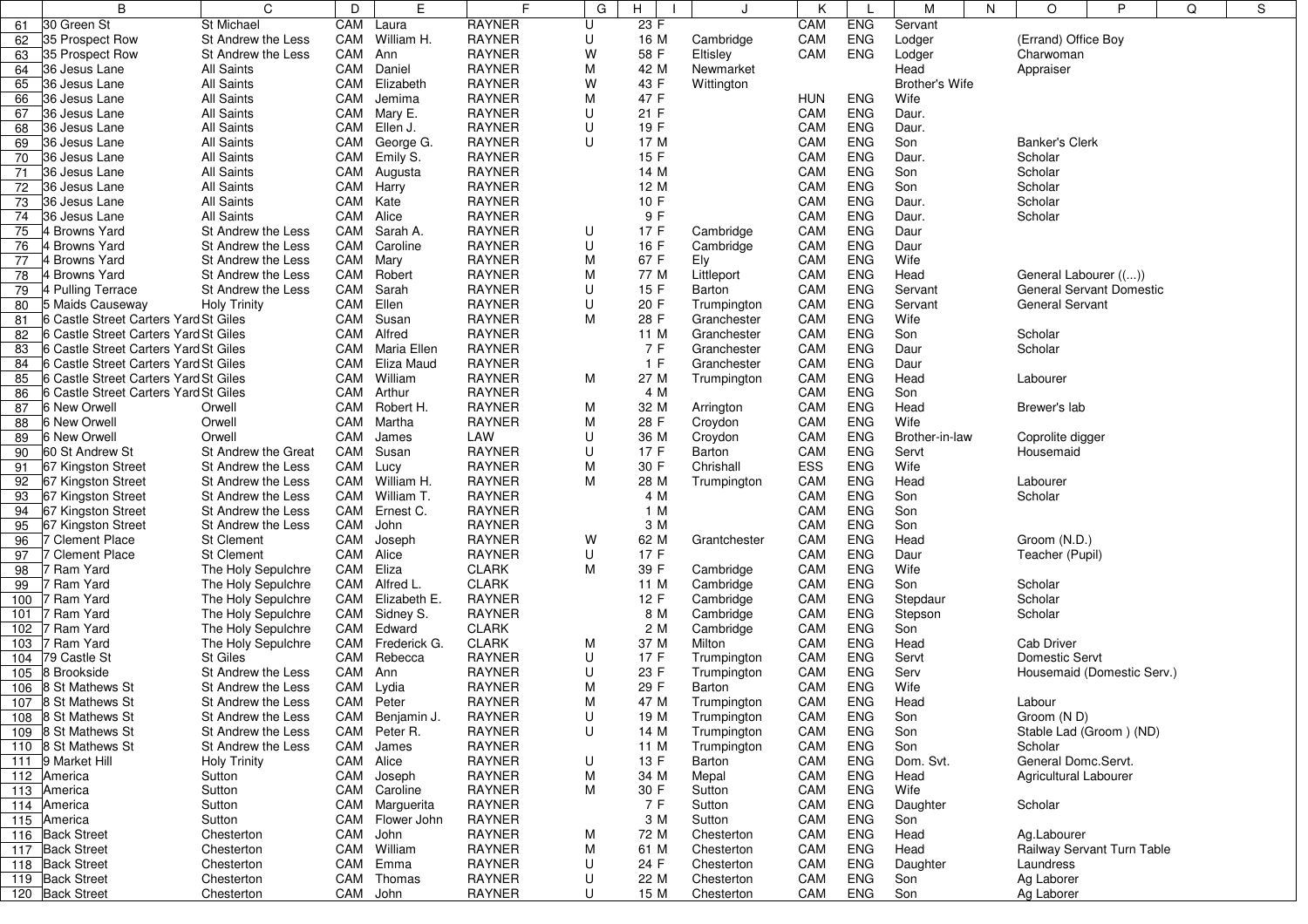|     | B                        | C                            | D        | E.                | F                 | G | н          | J                        | K          |                          | M              | N | $\circ$                      | P | Q | S                                             |
|-----|--------------------------|------------------------------|----------|-------------------|-------------------|---|------------|--------------------------|------------|--------------------------|----------------|---|------------------------------|---|---|-----------------------------------------------|
|     | 121 Back Street          | Chesterton                   | CAM      | Susan             | <b>DISBURY</b>    |   | 12 F       | Chesterton               | CAM        | <b>ENG</b>               | G. Daughter    |   | Scholar                      |   |   |                                               |
|     | 122 Back Street          | Chesterton                   | CAM      | Albert            | <b>DISBURY</b>    |   | 11 M       | Chesterton               | CAM        | <b>ENG</b>               | G.Son          |   | Scholar                      |   |   |                                               |
|     | 123 Back Street          | Chesterton                   | CAM      | <b>Lily White</b> | <b>RAYNER</b>     |   | 1 F        | Chesterton               | CAM        | <b>ENG</b>               | G.Daughter     |   | Infant                       |   |   |                                               |
|     | 124 Back Street          | Chesterton                   |          | CAM Naomi         | <b>RAYNER</b>     | М | 60 F       | <b>Great Ganden</b>      | <b>HUN</b> | <b>ENG</b>               | Wife           |   | Wife                         |   |   |                                               |
|     | 125 Back Street          | Chesterton                   | CAM      | Frances           | <b>RAYNER</b>     | М | 74 M       | Stoke Ferry              | <b>NFK</b> | <b>ENG</b>               | Wife           |   |                              |   |   |                                               |
|     | 126 Bakers Shop          | Grantchester                 | CAM      | Albert            | <b>RAYNER</b>     | U | 18 M       | Grantchester             | CAM        | <b>ENG</b>               | Head           |   | <b>Baker</b>                 |   |   |                                               |
| 127 | <b>Barton Road Villa</b> | <b>St Giles</b>              | CAM      | Mary Ann          | <b>RAYNER</b>     | U | 31 F       | Chesterton               | CAM        | <b>ENG</b>               | Servt          |   | Servant                      |   |   |                                               |
|     | 128 Brangehill           | Sutton                       | CAM      | Albert            | <b>RAYNER</b>     | U | 24 M       | <b>Brangehill Sutton</b> | CAM        | <b>ENG</b>               | Son            |   | Labourer (Ag)                |   |   |                                               |
|     | 129 Brangehill           | Sutton                       | CAM      | Ellen             | RAYNER            | U | 21 F       | <b>Brangehill Sutton</b> | CAM        | <b>ENG</b>               | Daughter       |   | Labourer (Ag.)               |   |   |                                               |
|     | 130 Brangehill           | Sutton                       | CAM      | John              | <b>RAYNER</b>     | U | 19 M       | <b>Brangehill Sutton</b> | CAM        | <b>ENG</b>               | Son            |   | Labourer (Ag.)               |   |   |                                               |
|     | 131 Brangehill           | Sutton                       | CAM      | James             | <b>RAYNER</b>     | M | 63 M       | Mepal                    | CAM        | <b>ENG</b>               | Head           |   | Farmer 12 Acres              |   |   |                                               |
|     | 132 Brangehill           | Sutton                       | CAM      | Ann               | <b>RAYNER</b>     | M | 57 F       | Woodhurst                | <b>HUN</b> | <b>ENG</b>               | Wife           |   | Farmer's Wife                |   |   |                                               |
|     | 133 Broad Green          | Barton                       | CAM      | Ventris           | <b>RAYNER</b>     | U | 39 M       | Barton                   | CAM        | <b>ENG</b>               | Son            |   | Agr Lab                      |   |   |                                               |
|     | 134 Broad Green          | Barton                       | CAM      | Mary              | RAYNER            | M | 35 F       | Barton                   | CAM        | <b>ENG</b>               | Wife           |   |                              |   |   |                                               |
|     | 135 Broad Green          | Barton                       | CAM      | William           | <b>RAWLINGSON</b> |   | 12 M       | Barton                   | CAM        | <b>ENG</b>               | Son In Law     |   | Agr Lab                      |   |   |                                               |
|     | 136 Broad Green          | Barton                       | CAM      | Sarah A.          | <b>RAWLINGSON</b> |   | 11 F       | Barton                   | CAM        | <b>ENG</b>               | Sister In Law  |   | Scholar                      |   |   |                                               |
|     | 137 Broad Green          | Barton                       | CAM      | Tamer E.          | RAYNER            |   | 3 F        | Barton                   | CAM        | <b>ENG</b>               | Dau            |   |                              |   |   |                                               |
|     | 138 Broad Green          | Barton                       | CAM      | Sarah             | <b>RAYNER</b>     | W | 66 F       | Bassingbourn             | CAM        | <b>ENG</b>               | Head           |   | Agr Larbrs Widow             |   |   |                                               |
|     | 139 Broad Green          | Barton                       | CAM      | Matthew           | <b>RAYNER</b>     | M | 27 M       | Wimpole                  | CAM        | <b>ENG</b>               | Head           |   | Coprolite Digger             |   |   |                                               |
|     | 140 Broad Street         | Ely Holy Trinity & St MaiCAM |          | James ((John))    | <b>FENN</b>       | M | 51 F       |                          | CAM        | <b>ENG</b>               | Head           |   | Labourer                     |   |   |                                               |
|     | 141 Broad Street         | Ely Holy Trinity & St MaiCAM |          | Emma              | <b>FENN</b>       | U | 20 F       | Ely<br>Ely               | CAM        | <b>ENG</b>               | Daur           |   |                              |   |   |                                               |
|     | 142 Broad Street         |                              |          |                   | <b>FENN</b>       |   |            |                          |            | <b>ENG</b>               |                |   |                              |   |   |                                               |
|     |                          | Ely Holy Trinity & St MaiCAM |          | James             |                   |   | 9 M        | Ely                      | CAM        |                          | Son            |   |                              |   |   |                                               |
|     | 143 Broad Street         | Ely Holy Trinity & St MaiCAM |          | Alena             | RAYNER            |   | 9 F<br>5 F | Ely                      | CAM        | <b>ENG</b><br><b>ENG</b> | Daur           |   |                              |   |   |                                               |
|     | 144 Broad Street         | Ely Holy Trinity & St MaiCAM |          | Blanch            | <b>RAYNER</b>     |   |            | Ely                      | CAM        |                          | Daur           |   |                              |   |   |                                               |
|     | 145 Broad Street         | Ely Holy Trinity & St MaiCAM |          | Julia             | <b>RAYNER</b>     |   | 3F         | Ely                      | CAM        | <b>ENG</b>               | Son            |   |                              |   |   |                                               |
|     | 146 Broad Street         | Ely Holy Trinity & St MaiCAM |          | Richard           | <b>FENN</b>       | U | 17 M       | Ely                      | CAM        | <b>ENG</b>               | Son            |   | Cambridge Militia            |   |   |                                               |
|     | 147 Broad Street         | Ely Holy Trinity & St MaiCAM |          |                   | <b>FENN</b>       | M | 48 F       | Saffron Walden           | CAM        | <b>ENG</b>               | Wife           |   |                              |   |   |                                               |
|     | 148 Butchers Hill        | Littleport                   |          | CAM Fannie E.     | ARBER             | U | 23 F       | <b>Burwell</b>           | CAM        | <b>ENG</b>               | Governess      |   | Governess (Teacher)          |   |   |                                               |
|     | 149 Butchers Hill        | Littleport                   | CAM      | William           | GILL              | M | 43 M       | Littleport               | CAM        | <b>ENG</b>               | Head           |   |                              |   |   | Farmer of 546 Acres Employing 14 Men 4 Boys 2 |
| 150 | <b>Butchers Hill</b>     | Littleport                   | CAM      | Elizabeth         | GILL              | М | 46 F       | Littleport               | CAM        | <b>ENG</b>               | Wife           |   |                              |   |   |                                               |
|     | 151 Butchers Hill        | Littleport                   | CAM      | Rebecca           | A GILL            |   | 16 M       | Littleport               | CAM        | <b>ENG</b>               | Daur           |   | Scholar                      |   |   |                                               |
|     | 152 Butchers Hill        | Littleport                   | CAM      | Hannah B.         | GILL              |   | 15 F       | Littleport               | CAM        | <b>ENG</b>               | Daur           |   | Scholar                      |   |   |                                               |
|     | 153 Butchers Hill        | Littleport                   | CAM      | William           | GILL              |   | 13 M       | Littleport               | CAM        | <b>ENG</b>               | Son            |   | Scholar                      |   |   |                                               |
|     | 154 Butchers Hill        | Littleport                   | CAM      | Agnes E.          | GILL              |   | 12 F       | Littleport               | CAM        | <b>ENG</b>               | Daur           |   | Scholar                      |   |   |                                               |
|     | 155 Butchers Hill        | Littleport                   | CAM      | Richard           | GILL              |   | 10 M       | Littleport               | CAM        | <b>ENG</b>               | Son            |   | Scholar                      |   |   |                                               |
|     | 156 Butchers Hill        | Littleport                   | CAM      | Mary E.           | GILL              |   | 7 F        | Littleport               | CAM        | <b>ENG</b>               | Daur           |   | Scholar                      |   |   |                                               |
|     | 157 Butchers Hill        | Littleport                   | CAM      | Ann               | <b>RAYNER</b>     | U | 56 F       | Littleport               | CAM        | <b>ENG</b>               | Sist in Law    |   | <b>Farmers Wifes Sister</b>  |   |   |                                               |
| 158 | Camois Hall              | Wood Ditton                  | CAM      | Lucy              | <b>RAYNER</b>     | U | 20 F       | Ashley                   | CAM        | <b>ENG</b>               | Nurse          |   | Dom. Serv.                   |   |   |                                               |
| 159 | Camps Endway             | Castle Camps                 | CAM      | William           | <b>RAYNER</b>     | M | 34 M       | Castle Camps             | CAM        | <b>ENG</b>               | Head           |   | Shepherd                     |   |   |                                               |
|     | 160 Camps Endway         | Castle Camps                 | CAM      | Emma              | <b>RAYNER</b>     | M | 46 F       | Castle Camps             | CAM        | <b>ENG</b>               | Wife           |   |                              |   |   |                                               |
|     | 161 Camps Endway         | Castle Camps                 | CAM      | Mary              | <b>RAYNER</b>     | U | 8 F        | <b>Castle Camps</b>      | CAM        | <b>ENG</b>               | Daur.          |   | Scholar                      |   |   |                                               |
| 162 | Camps Endway             | Castle Camps                 | CAM      | William           | <b>RAYNER</b>     | U | 5 M        | Castle Camps             | CAM        | <b>ENG</b>               | Son            |   | Scholar                      |   |   |                                               |
| 163 | Chapel Lane              | Ashley Cum Silverley         |          | CAM Thomas H.     | RAYNER            | М | 27 M       | Ashley                   | CAM        | <b>ENG</b>               | Head           |   | Baker                        |   |   |                                               |
|     | 164 Chapel Lane          | Ashley Cum Silverley         | CAM      | Blanche E.        | <b>RAYNER</b>     |   | 3F         | Ashley                   | CAM        | <b>ENG</b>               | Daugh.         |   |                              |   |   |                                               |
| 165 | Chapel Lane              | Ashley Cum Silverley         | CAM      | Alex. G.          | <b>RAYNER</b>     |   | 1 M        | Ashley                   | CAM        | <b>ENG</b>               | Son            |   |                              |   |   |                                               |
|     | 166 Chapel Lane          | Ashley Cum Silverley         | CAM      | Sarah H.          | <b>RAYNER</b>     | Μ | 28 F       | Kenninghall              | <b>NFK</b> | <b>ENG</b>               | Wife           |   |                              |   |   |                                               |
|     | 167 Chesterton U W       | Chesterton                   | CAM Ruth |                   | <b>RAYNER</b>     | U | 79 F       | Fen Stanton              | <b>HUN</b> | <b>ENG</b>               | Inmate         |   | (Domestic Servant Housemaid) |   |   |                                               |
|     | 168 Cheveley St          | Cheveley                     | CAM      | John              | <b>RAYNER</b>     | U | 18 M       | Cheveley                 | CAM        | <b>ENG</b>               | Lodger         |   | <b>Grocer Assistant</b>      |   |   |                                               |
|     | 169 Church Street        | Arrington                    | CAM      | William           | <b>RAYNER</b>     | М | 30 M       | Arrington                | CAM        | <b>ENG</b>               | Head           |   | <b>Grocers Assistant</b>     |   |   |                                               |
|     | 170 Church Street        | Arrington                    | CAM      | Eleanor           | <b>RAYNER</b>     | М | 29 F       | Arrington                | CAM        | ENG                      | Wife           |   |                              |   |   |                                               |
|     | 171 Church Street        | Arrington                    | CAM      | Alice             | <b>RAYNER</b>     |   | 4 F        | Arrington                | CAM        | <b>ENG</b>               | Daur           |   | Scholar                      |   |   |                                               |
|     | 172 Church Street        | Arrington                    | CAM      | Maude             | <b>RAYNER</b>     |   | 2 F        | Arrington                | CAM        | <b>ENG</b>               | Daur           |   | Scholar                      |   |   |                                               |
|     | 173 Church Street        | Trumpington                  | CAM      | George            | <b>RAYNER</b>     | U | 54 M       | Trumpington              | CAM        | <b>ENG</b>               | Brother-in-law |   | General Lab.                 |   |   |                                               |
|     | 174 Church Street        | Trumpington                  | CAM      | John              | RAYNER            | M | 50 M       | Trumpington              | CAM        | <b>ENG</b>               | Head           |   | Agr. Lab.                    |   |   |                                               |
|     | 175 Church Street        | Trumpington                  | CAM      | Sarah             | <b>RAYNER</b>     | М | 52 F       | Trumpington              | CAM        | <b>ENG</b>               | Wife           |   |                              |   |   |                                               |
|     | 176 Church Street        | Trumpington                  | CAM      | John              | CARTER            | U | 26 M       | Trumpington              | CAM        | <b>ENG</b>               | Son            |   | Agr. Lab.                    |   |   |                                               |
|     | 177 Church Street        | Trumpington                  | CAM      | Robert            | <b>RAYNER</b>     | U | 21 M       | Trumpington              | CAM        | <b>ENG</b>               | Son            |   | Agr. Lab.                    |   |   |                                               |
|     | 178 Church Street        | Trumpington                  | CAM      | Sarah             | CARTER            |   | 14 F       | Trumpington              | CAM        | <b>ENG</b>               | Gr.Daugh       |   |                              |   |   |                                               |
|     | 179 Church Street        | Trumpington                  |          | CAM John          | CARTER            | U | 49 M       | Trumpington              | CAM        | ENG                      | Brother in law |   | Ostler (N D)                 |   |   |                                               |
|     |                          |                              |          |                   |                   |   |            |                          |            |                          |                |   |                              |   |   |                                               |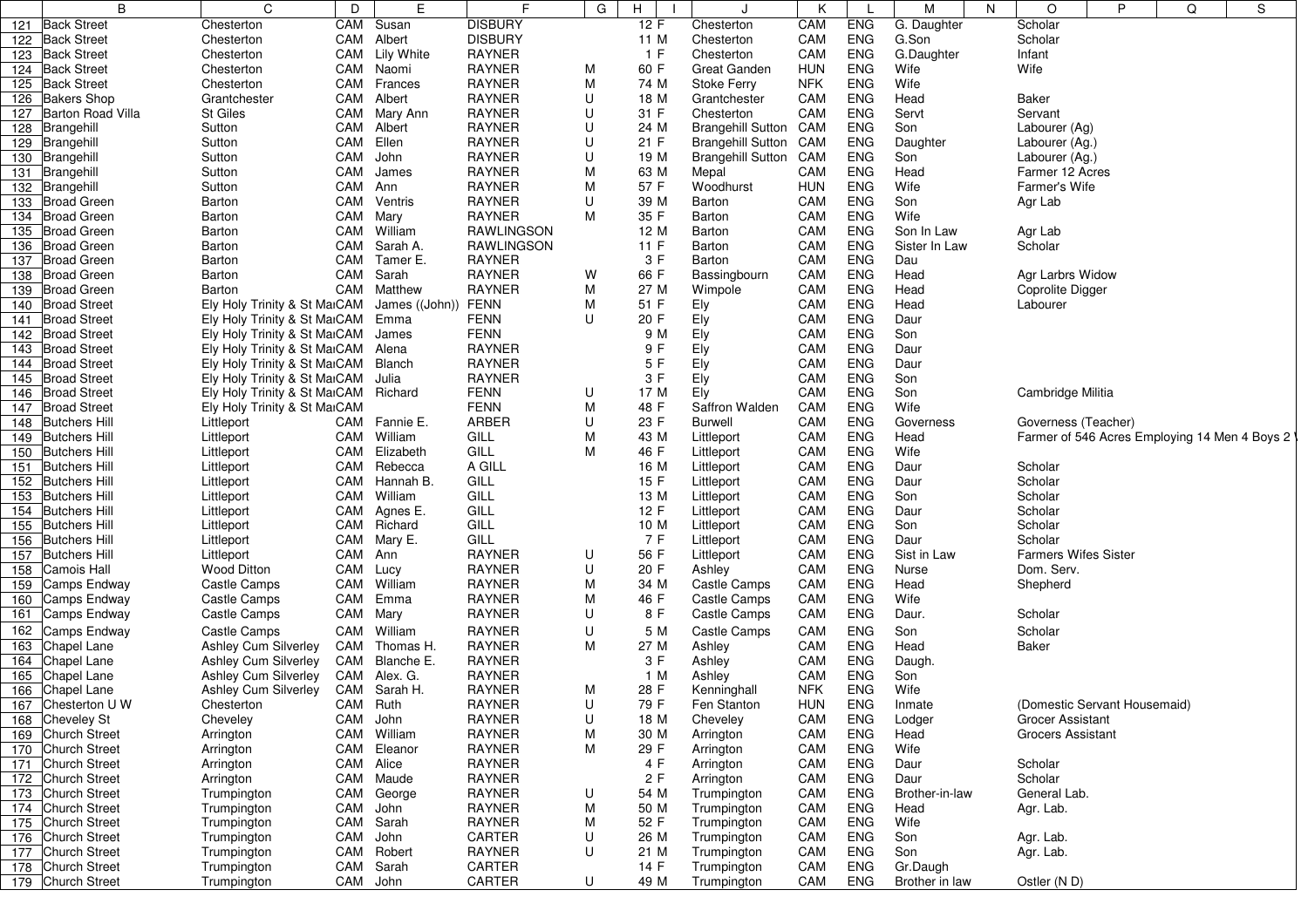|            | B                                         | C                          | D          | E                  | F                              | G      | н            | J                          | K          |                          | M             | N | O                    | P                           | Q | S |
|------------|-------------------------------------------|----------------------------|------------|--------------------|--------------------------------|--------|--------------|----------------------------|------------|--------------------------|---------------|---|----------------------|-----------------------------|---|---|
| 180        | <b>Church Street</b>                      | Trumpington                | CAM        | William            | <b>RAYNER</b>                  | М      | 49 M         | Trumpington                | CAM        | <b>ENG</b>               | Head          |   | Agr. Lab.            |                             |   |   |
| 181        | <b>Church Street</b>                      | Trumpington                | CAM        | Mary A.            | <b>RAYNER</b>                  | м      | 54 F         | Trumpington                | CAM        | <b>ENG</b>               | Wife          |   |                      |                             |   |   |
| 182        | <b>Church Street</b>                      | Trumpington                | CAM        | Alfred             | <b>RAYNER</b>                  | U      | 18 M         | Trumpington                | CAM        | <b>ENG</b>               | Son           |   | (Agr. Lab.)          |                             |   |   |
| 183        | <b>Church Street</b>                      | Trumpington                | CAM        | Joseph             | <b>RAYNER</b>                  | M      | 55 M         | Trumpington                | CAM        | <b>ENG</b>               | Head          |   | Agr. Lab.            |                             |   |   |
| 184        | <b>Church Street</b>                      | Trumpington                | CAM        | Emma               | <b>RAYNER</b>                  | M      | 53 F         | Trumpington                | CAM        | <b>ENG</b>               | Wife          |   | Laundress            |                             |   |   |
|            | 185 Church Street                         | Trumpington                | CAM        | John               | <b>RAYNER</b>                  | M      | 49 M         | Trumpington                | CAM        | <b>ENG</b>               | Head          |   | Corn Merchant's Lab. |                             |   |   |
| 186        | <b>Church Street</b>                      | Trumpington                | CAM        | Charlotte          | <b>RAYNER</b>                  | M      | 47 F         | Trumpington                | CAM        | <b>ENG</b>               | Wife          |   | Laundress            |                             |   |   |
| 187        | <b>Church Street</b>                      | Trumpington                | CAM        | George R.          | <b>CARELESS</b>                | W      | 34 M         | Trumpington                | CAM        | <b>ENG</b>               | Bro.-in-law   |   | Agr. Lab.            |                             |   |   |
| 188        | <b>Church Street</b>                      | Trumpington                | CAM        | Eliza              | <b>RAYNER</b>                  | W      | 64 F         | Trumpington                | CAM        | <b>ENG</b>               | Head          |   |                      |                             |   |   |
| 189        | <b>Church Street</b>                      | Trumpington                | CAM        | Ellen              | <b>RAYNER</b>                  | U      | 30 F         | Trumpington                | CAM        | <b>ENG</b>               | Daur          |   |                      | Domestic Servant Unemployed |   |   |
| 190        | Church Street                             | Trumpington                | CAM        | John F.            | <b>RAYNER</b>                  | U      | 26 M         | Trumpington                | CAM        | <b>ENG</b>               | Son           |   | Gardener             |                             |   |   |
| 191        | <b>Church Street</b>                      | Trumpington                | CAM        | Samuel             | <b>RAYNER</b><br><b>RAYNER</b> | M      | 58 M         | Trumpington                | CAM        | <b>ENG</b><br><b>ENG</b> | Head<br>Wife  |   | Gardener             |                             |   |   |
|            | 192 Church Street<br><b>Church Street</b> | Trumpington                | CAM<br>CAM | Sarah<br>Charles   | <b>RAYNER</b>                  | M<br>U | 59 F<br>22 M | Trumpington                | CAM<br>CAM | <b>ENG</b>               | Son           |   | Laundress<br>Groom   |                             |   |   |
| 193<br>194 | <b>Church Street</b>                      | Trumpington                | CAM        | Samuel             | <b>RAYNER</b>                  | U      | 20 M         | Trumpington                | CAM        | <b>ENG</b>               | Son           |   | Gardener             |                             |   |   |
| 195        | <b>Church Street</b>                      | Trumpington<br>Trumpington | CAM        | Sarah              | <b>RAYNER</b>                  | U      | 18 F         | Trumpington<br>Trumpington | CAM        | <b>ENG</b>               | Daur          |   | Laundress            |                             |   |   |
| 196        | <b>Church Street</b>                      | Trumpington                | CAM        | Alfred             | <b>RAYNER</b>                  | M      | 32 M         | Trumpington                | CAM        | <b>ENG</b>               | Head          |   | Agr. Lab.            |                             |   |   |
| 197        | <b>Church Street</b>                      | Trumpington                | CAM        | George             | <b>RAYNER</b>                  |        | 9 M          | Trumpington                | CAM        | <b>ENG</b>               | Son           |   | Scholar              |                             |   |   |
| 198        | <b>Church Street</b>                      | Trumpington                | CAM        | Alice              | <b>RAYNER</b>                  |        | 7 F          | Trumpington                | CAM        | <b>ENG</b>               | Daur          |   | Scholar              |                             |   |   |
| 199        | <b>Church Street</b>                      | Trumpington                | CAM        | Emma               | <b>RAYNER</b>                  | M      | 34 F         |                            | DEV        | <b>ENG</b>               | Wife          |   | Laundress            |                             |   |   |
| 200        | Comberton Road                            | Barton                     | CAM        | David              | <b>RAYNER</b>                  | м      | 43 M         | Barton                     | CAM        | <b>ENG</b>               | Head          |   | Agr Lab              |                             |   |   |
| 201        | <b>Comberton Road</b>                     | Barton                     | CAM        | Sarah Ann          | <b>RAYNER</b>                  | M      | 46 F         | Barton                     | CAM        | <b>ENG</b>               | Wife          |   | Laundress            |                             |   |   |
| 202        | Comberton Road                            | Barton                     | CAM        | Fredrick           | <b>RAYNER</b>                  | U      | 19 M         | Barton                     | CAM        | <b>ENG</b>               | Son           |   | Agr Lab              |                             |   |   |
| 203        | Comberton Road                            | Barton                     | CAM        | Mary               | <b>RAYNER</b>                  |        | 11 F         | Barton                     | CAM        | <b>ENG</b>               | Dau           |   | Scholar              |                             |   |   |
| 204        | <b>Comberton Road</b>                     | Barton                     | CAM        | John               | <b>RAYNER</b>                  |        | 7 M          | Barton                     | CAM        | <b>ENG</b>               | Son           |   | Scholar              |                             |   |   |
| 205        | Comberton Road                            | Barton                     | CAM        | Joseph             | <b>RAYNER</b>                  | M      | 43 M         | Barton                     | CAM        | <b>ENG</b>               | Head          |   | Agr Lab              |                             |   |   |
| 206        | Comberton Road                            | Barton                     | CAM        | Emma               | <b>RAYNER</b>                  | м      | 42 F         | Barton                     | CAM        | <b>ENG</b>               | Wife          |   | Laundress            |                             |   |   |
| 207        | <b>Comberton Road</b>                     | Barton                     | CAM        | Samuel             | <b>RAYNER</b>                  |        | 7 M          | Barton                     | CAM        | <b>ENG</b>               | Son           |   | Scholar              |                             |   |   |
| 208        | Comberton Road                            | Barton                     | CAM        | Clara              | <b>RAYNER</b>                  |        | 5F           | Barton                     | CAM        | <b>ENG</b>               | Dau           |   | Scholar              |                             |   |   |
| 209        | Comberton Road                            | Barton                     | CAM        | Joseph             | <b>RAYNER</b>                  | W      | 83 M         | Barton                     | CAM        | <b>ENG</b>               | Head          |   | Agr Lab              |                             |   |   |
| 210        | Comberton Road                            | Barton                     | CAM        | William            | <b>RAYNER</b>                  |        | 13 M         | Barton                     | CAM        | <b>ENG</b>               | Grandson      |   | Agr Lab              |                             |   |   |
| 211        | <b>Comberton Road</b>                     | Barton                     | CAM        | Francis            | <b>RAYNER</b>                  |        | 9 M          | Barton                     | CAM        | <b>ENG</b>               | Grandson      |   | Scholar              |                             |   |   |
| 212        | <b>Comberton Road</b>                     | Barton                     | CAM        | Charles            | <b>RAYNER</b>                  | U      | 35 M         | Barton                     | CAM        | <b>ENG</b>               | Son           |   | Coprolite Digger     |                             |   |   |
| 213        | Comberton Road                            | Barton                     | CAM        | George             | <b>RAYNER</b>                  | U      | 28 M         | Barton                     | CAM        | <b>ENG</b>               | Son           |   | Plate Layer          |                             |   |   |
| 214        | Comberton Road                            | Barton                     | CAM        | William            | <b>RAYNER</b>                  | U      | 18 M         | Barton                     | CAM        | <b>ENG</b>               | Grandson      |   | Coprolite Digger     |                             |   |   |
| 215        | Comberton Road                            | Barton                     | CAM        | David              | <b>RAYNER</b>                  | M      | 37 M         | Barton                     | CAM        | <b>ENG</b>               | Head          |   | Agr Lab              |                             |   |   |
| 216        | <b>Comberton Road</b>                     | Barton                     | CAM        | Jane               | <b>RAYNER</b>                  | M      | 35 F         | Barton                     | CAM        | <b>ENG</b>               | Wife          |   |                      |                             |   |   |
| 217        | <b>Comberton Road</b>                     | Barton                     | CAM        | John               | <b>RAYNER</b>                  |        | 10 M         | Barton                     | CAM        | <b>ENG</b>               | Son           |   | Scholar              |                             |   |   |
| 218        | <b>Comberton Road</b>                     | Barton                     | CAM        | Francis            | <b>RAYNER</b>                  |        | 9 M          | Barton                     | CAM        | <b>ENG</b>               | Son           |   | Scholar              |                             |   |   |
| 219        | <b>Comberton Road</b>                     | Barton                     | CAM        | Susan              | <b>RAYNER</b>                  |        | 0.667 F      | Barton                     | CAM        | <b>ENG</b>               | Dau           |   |                      |                             |   |   |
| 220        | Comberton Road                            | Barton                     | CAM        | Jane               | <b>MARRIOTT</b>                | W      | 74 F         | Orwell                     | CAM        | <b>ENG</b>               | Mother In Law |   | Agr Labrs Widow      |                             |   |   |
| 221        | Comberton Road                            | Barton                     | CAM        | Ann                | <b>RAYNER</b>                  | W      | 69 F         | <b>Weston Coville</b>      | CAM        | <b>ENG</b>               | Head          |   | Agr Labr Widow       |                             |   |   |
| 222        | Cottage                                   | Shingay                    | CAM        | Mary               | <b>RAYNOR</b><br><b>RAYNOR</b> | M      | 43 F         | Abington Piggotts          | CAM        | <b>ENG</b><br><b>ENG</b> | Wife          |   | Shepherds Wife       |                             |   |   |
| 223        | Cottage                                   | Shingay                    | CAM        | Alfred             |                                | M      | 45 M         | Shingay                    | CAM        |                          | Head          |   | Shepherd             |                             |   |   |
| 224        | Cottage                                   | Shingay                    | CAM<br>CAM | David J.<br>Alfred | <b>RAYNOR</b><br><b>RAYNOR</b> | U<br>U | 19 M<br>18 M | Shingay                    | CAM<br>CAM | <b>ENG</b><br><b>ENG</b> | Son<br>Son    |   | Ag Lab               |                             |   |   |
| 225        | Cottage<br>Cottage                        | Shingay                    |            | CAM Castina        | <b>RAYNOR</b>                  | U      | 13 F         | Shingay                    | CAM        | ENG                      | Daug          |   | Ag Lab<br>Scholar    |                             |   |   |
| 226<br>227 | Cottage                                   | Shingay<br>Shingay         |            | CAM Agnes E.       | <b>RAYNOR</b>                  | U      | 10 F         | Shingay<br>Shingay         | CAM        | <b>ENG</b>               | Daug          |   | Scholar              |                             |   |   |
| 228        | Cottage                                   | Shingay                    |            | CAM Francis G.     | <b>RAYNOR</b>                  | U      | 7 M          | Shingay                    | CAM        | <b>ENG</b>               | Son           |   | Scholar              |                             |   |   |
| 229        | <b>Cotton Head</b>                        | Outwell                    |            | CAM Heneretta      | <b>RAYNER</b>                  | M      | 35 F         | Elm                        | CAM        | <b>ENG</b>               | Wife (Head)   |   | Labourers Wife       |                             |   |   |
| 230        | <b>Cotton Head</b>                        | Outwell                    | CAM        | George Wm.         | <b>RAYNER</b>                  |        | 10 M         | Outwell                    | CAM        | <b>ENG</b>               | Son           |   |                      |                             |   |   |
| 231        | Cotton Head                               | Outwell                    |            | CAM Heneretta      | <b>RAYNER</b>                  |        | 8 F          | Outwell                    | CAM        | <b>ENG</b>               | Dau           |   |                      |                             |   |   |
| 232        | <b>Cotton Head</b>                        | Outwell                    | CAM        | Julia              | <b>RAYNER</b>                  |        | 5 F          | Outwell                    | CAM        | <b>ENG</b>               | Dau.          |   |                      |                             |   |   |
| 233        | Cotton Head                               | Outwell                    |            | CAM Sarah Ann      | <b>RAYNER</b>                  |        | 2 F          | Outwell                    | CAM        | <b>ENG</b>               | Dau.          |   |                      |                             |   |   |
| 234        | <b>Cotton Head</b>                        | Outwell                    | CAM        | Margaret           | <b>RAYNER</b>                  | W      | 47 F         | Outwell                    | <b>NFK</b> | <b>ENG</b>               | Head          |   |                      |                             |   |   |
| 235        | <b>Cotton Head</b>                        | Outwell                    | CAM        | Frances            | <b>COLLINS</b>                 | U      | 19 F         | Outwell                    | <b>NFK</b> | <b>ENG</b>               | Dau           |   |                      |                             |   |   |
| 236        | <b>Cotton Head</b>                        | Outwell                    | CAM        | Hannah             | RAYNER                         | U      | 14 F         | Outwell                    | <b>NFK</b> | <b>ENG</b>               | Dau           |   |                      |                             |   |   |
|            | 237 Croyden Road                          | Arrington                  | CAM        | Selina             | <b>RAYNER</b>                  | U      | 18 F         | Croyden                    | CAM        | <b>ENG</b>               | Servant       |   |                      | General Servant Domestic    |   |   |
|            | 238 Fen End                               | Waterbeach                 |            | CAM Sarah Ann      | RAYNER                         | U      | 11F          | Streatham                  | CAM        | ENG                      | Dau           |   |                      |                             |   |   |
|            |                                           |                            |            |                    |                                |        |              |                            |            |                          |               |   |                      |                             |   |   |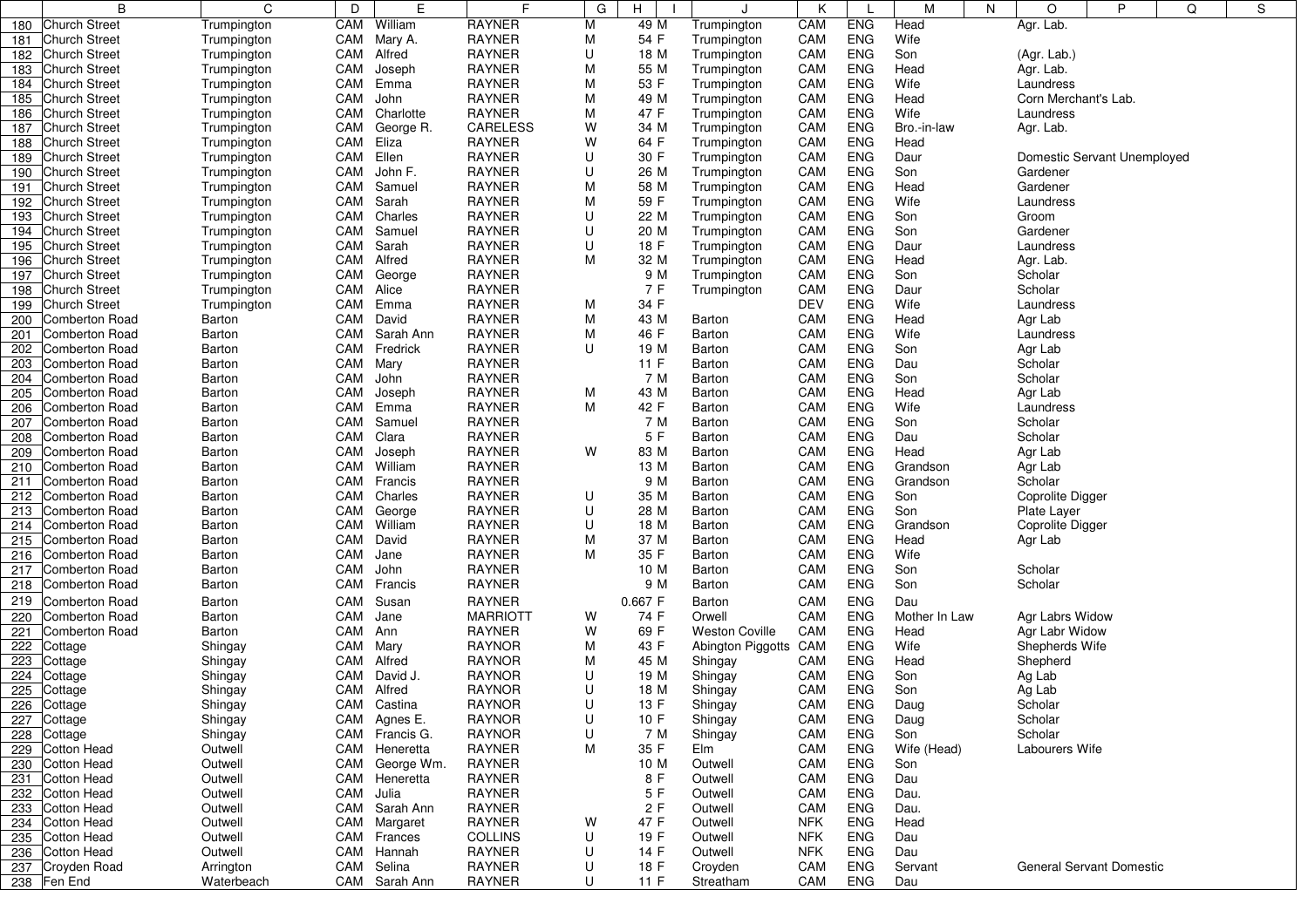|          | B                         | C              | D        | E             | F             | G | н       | J                   | Κ          |            | M      | N | O                    | P | Q | S |
|----------|---------------------------|----------------|----------|---------------|---------------|---|---------|---------------------|------------|------------|--------|---|----------------------|---|---|---|
| 239      | Fen End                   | Waterbeach     | CAM      | Alice         | <b>RAYNER</b> | U | 10 F    | Streatham           | CAM        | <b>ENG</b> | Dau    |   | Scholar              |   |   |   |
| 240      | Fen End                   | Waterbeach     | CAM      | Henry         | <b>RAYNER</b> | U | 7 M     | Streatham           | CAM        | <b>ENG</b> | Son    |   | Scholar              |   |   |   |
| 241      | Fen End                   | Waterbeach     | CAM      | James         | <b>RAYNER</b> | M | 37 M    | Stretham            | CAM        | <b>ENG</b> | Head   |   | Railway Plate Layer  |   |   |   |
| 242      | Fen End                   | Waterbeach     | CAM      | Elizabeth     | <b>RAYNER</b> | M | 32 F    | Waterbeach          | CAM        | <b>ENG</b> | Wife   |   |                      |   |   |   |
| 243      | Fen End                   | Waterbeach     | CAM      | George        | <b>RAYNER</b> | U | 2 M     | Waterbeach          | CAM        | <b>ENG</b> | Son    |   |                      |   |   |   |
| 244      | Fen End                   | Waterbeach     | CAM      | Herbert E.    | <b>RAYNER</b> | U | 0.917 M | Waterbeach          | CAM        | <b>ENG</b> | Son    |   |                      |   |   |   |
| 245      | <b>Ferry Lane</b>         | Chesterton     | CAM      | Eliza         | <b>RAYNER</b> | М | 24 F    | Chesterton          | CAM        | <b>ENG</b> | Wife   |   | Laundress            |   |   |   |
| 246      | <b>Ferry Lane</b>         | Chesterton     | CAM      | Charles       | <b>RAYNER</b> | M | 25 M    | Newham              |            |            | Head   |   | (D) Gardner          |   |   |   |
|          | 247 Flex Lane             | Steeple Morden | CAM      | Hannak        | <b>RAYNER</b> | М | 51 F    | Croydon             | CAM        | <b>ENG</b> | Wife   |   |                      |   |   |   |
| 248      | <b>Flex Lane</b>          | Steeple Morden | CAM      | Fredrick      | <b>RAYNER</b> | М | 53 M    | Shingay             | CAM        | <b>ENG</b> | Head   |   | Ag Lab               |   |   |   |
| 249      | <b>Flex Lane</b>          | Steeple Morden | CAM John |               | <b>RAYNER</b> | U | 22 M    | St Morden           | CAM        | <b>ENG</b> | Son    |   | Ag Lab               |   |   |   |
| 250      | <b>Flex Lane</b>          | Steeple Morden | CAM      | Fredrick      | <b>RAYNER</b> | U | 19 M    | St Morden           | CAM        | <b>ENG</b> | Son    |   | Ag Coprolite         |   |   |   |
| 251      | <b>Flex Lane</b>          | Steeple Morden | CAM      | Sarah         | <b>RAYNER</b> | U | 17 F    | St Morden           | CAM        | <b>ENG</b> | Daur   |   | (Dressmaker)         |   |   |   |
| 252      | Flex Lane                 | Steeple Morden | CAM      | James         | <b>RAYNER</b> |   | 15 M    | St Morden           | CAM        | <b>ENG</b> | Son    |   | Ag Lab               |   |   |   |
| 253      | <b>Flex Lane</b>          | Steeple Morden | CAM      | Edward        | <b>RAYNER</b> |   | 13 M    | St Morden           | CAM        | <b>ENG</b> | Son    |   | Ag Lab               |   |   |   |
| 254      | <b>Flex Lane</b>          | Steeple Morden | CAM      | John          | <b>RAYNER</b> | U | 22 M    | St Morden           | CAM        | <b>ENG</b> | Son    |   | Ag Lab               |   |   |   |
| 255      | <b>Grantchester Lane</b>  | Trumpington    | CAM      | Robert        | <b>RAYNER</b> | M | 64 M    | Trumpington         | CAM        | <b>ENG</b> | Head   |   | Gardener             |   |   |   |
| 256      | Grantchester Lane         | Trumpington    | CAM      | Elizabeth     | <b>RAYNER</b> | М | 60 F    | Trumpington         | CAM        | <b>ENG</b> | Wife   |   | Laundress            |   |   |   |
| 257      | Grantchester Lane         | Trumpington    | CAM      | Sarah         | <b>RAYNER</b> | U | 17 F    | Trumpington         | CAM        | <b>ENG</b> | Neice  |   | Laundress            |   |   |   |
| 258      | Hall Cottage              | Castle Camps   | CAM      | Martha        | <b>RAYNER</b> | U | 31 F    | <b>Castle Camps</b> | CAM        | <b>ENG</b> | Daur.  |   | Dressmaker           |   |   |   |
| 259      | <b>Hall Cottage</b>       | Castle Camps   | CAM      | John          | <b>RAYNER</b> | U | 28 M    | Castle Camps        | CAM        | <b>ENG</b> | Son    |   | Shepherd             |   |   |   |
| 260      | Hall Cottage              | Castle Camps   | CAM      | Martha        | <b>RAYNER</b> | U | 69 F    | Little Chesterford  | ESS        | <b>ENG</b> | Head   |   |                      |   |   |   |
| 261      | High St                   | Toft           | CAM      | John          | <b>RAYNER</b> | М | 63 M    | Toft                | CAM        | <b>ENG</b> | Head   |   | Ag Lab               |   |   |   |
| 262      | High St                   | Toft           | CAM      | Mary A.       | <b>RAYNER</b> | М | 59 F    | Toft                | CAM        | <b>ENG</b> | Wife   |   |                      |   |   |   |
| 263      |                           | Toft           | CAM Lucy |               | <b>RAYNER</b> |   |         |                     | CAM        | <b>ENG</b> |        |   |                      |   |   |   |
|          | High St                   |                |          |               |               | U | 45 F    | Toft                |            |            | Sister |   |                      |   |   |   |
| 264      | High St.                  | Landbeach      |          | CAM Caroline  | <b>RAYNER</b> | M | 33 F    | Bourn               | CAM        | <b>ENG</b> | Wife   |   | Laborer's Wife       |   |   |   |
| 265      | High St.                  | Landbeach      | CAM      | John          | <b>RAYNER</b> | M | 38 M    | Landbeach           | CAM        | <b>ENG</b> | Head   |   | Agri. Laborer        |   |   |   |
| 266      | High St.                  | Landbeach      | CAM      | William       | <b>RAYNER</b> |   | 6 M     | Landbeach           | CAM        | <b>ENG</b> | Son    |   | Scholar              |   |   |   |
| 267      | High St.                  | Landbeach      | CAM      | Ethel         | <b>RAYNER</b> |   | 3 F     | Landbeach           | CAM        | <b>ENG</b> | Daur.  |   |                      |   |   |   |
| 268      | High St.                  | Landbeach      | CAM      | Esther        | <b>RAYNER</b> | M | 34 F    | Landbeach           | CAM        | <b>ENG</b> | Wife   |   | Sweep's Wife         |   |   |   |
| 269      | High St.                  | Landbeach      |          | CAM Ceila     | <b>RAYNER</b> |   | 12 F    | Landbeach           | CAM        | <b>ENG</b> | Daur.  |   |                      |   |   |   |
| 270      | High St.                  | Landbeach      | CAM      | William       | <b>RAYNER</b> |   | 11 M    | Landbeach           | CAM        | <b>ENG</b> | Son    |   | Farm Laborer         |   |   |   |
| 271      | High St.                  | Landbeach      | CAM      | Thomas Jas.   | <b>RAYNER</b> |   | 8 M     | Landbeach           | CAM        | <b>ENG</b> | Son    |   | Scholar              |   |   |   |
| 272      | High St.                  | Landbeach      | CAM      | Jonathan      | <b>RAYNER</b> |   | 6 M     | Landbeach           | CAM        | <b>ENG</b> | Son    |   | Scholar              |   |   |   |
| 273      | High St.                  | Landbeach      | CAM      | Ernest        | <b>RAYNER</b> |   | 4 M     | Landbeach           | CAM        | <b>ENG</b> | Son    |   |                      |   |   |   |
| 274      | High St.                  | Landbeach      | CAM      | Berry         | <b>RAYNER</b> |   | 2 M     | Landbeach           | CAM        | <b>ENG</b> | Son    |   |                      |   |   |   |
| 275      | High St.                  | Landbeach      | CAM      | John          | <b>RAYNER</b> | м | 34 M    | Waterbeach          | CAM        | <b>ENG</b> | Head   |   | <b>Chimney Sweep</b> |   |   |   |
|          | 276 High St.              | Landbeach      | CAM      | George Fredk. | <b>RAYNER</b> |   | 8 M     | West Hartlepool     | <b>DUR</b> | <b>ENG</b> | Son    |   | Scholar              |   |   |   |
| 277      | <b>High Street</b>        | Meldreth       | CAM      | John          | <b>RAYNER</b> | M | 55 M    | Melbourn            | CAM        | <b>ENG</b> | Head   |   | Labourer (Brewers)   |   |   |   |
| 278      | <b>High Street</b>        | Meldreth       | CAM      | Alice         | <b>RAYNER</b> | U | 19 F    | Meldreth            | CAM        | <b>ENG</b> | Daur   |   | General Servant      |   |   |   |
| 279      | <b>High Street</b>        | Meldreth       | CAM      | William       | <b>RAYNER</b> | U | 17 M    | Meldreth            | CAM        | <b>ENG</b> | Son    |   | Labourer             |   |   |   |
| 280      | <b>High Street</b>        | Meldreth       | CAM      | John          | <b>RAYNER</b> |   | 15 M    | Meldreth            | CAM        | <b>ENG</b> | Son    |   | Labourer             |   |   |   |
| 281      | <b>High Street</b>        | Meldreth       | CAM      | Jane          | <b>RAYNER</b> |   | 12 F    | Meldreth            | CAM        | <b>ENG</b> | Daur   |   | Scholar              |   |   |   |
| 282      | <b>High Street</b>        | Meldreth       | CAM      | Francis       | <b>RAYNER</b> |   | 9 F     | Meldreth            | CAM        | <b>ENG</b> | Daur   |   | Scholar              |   |   |   |
|          | 283 High Street           | Meldreth       | CAM      | Walter        | <b>RAYNER</b> | W | 33 M    | Meldreth            | CAM        | <b>ENG</b> | Head   |   | Gen Labourer         |   |   |   |
|          | 284 High Street           | Meldreth       | CAM      | Joseph        | <b>RAYNER</b> |   | 9 M     | Meldreth            | CAM        | <b>ENG</b> | Son    |   | Scholar              |   |   |   |
|          | 285 High Street           | Meldreth       |          | CAM Walter    | <b>RAYNER</b> | W | 33 M    | Meldreth            | CAM        | <b>ENG</b> | Head   |   | Gen Labourer         |   |   |   |
|          | 286 High Street           | Meldreth       | CAM      | Joseph        | RAYNER        |   | 9 M     | Meldreth            | CAM        | <b>ENG</b> | Son    |   | Scholar              |   |   |   |
|          | 287 High Street           | Meldreth       |          | CAM Sarah     | RAYNER        | M | 53 F    | Withersfield        | <b>SFK</b> | <b>ENG</b> | Wife   |   |                      |   |   |   |
|          | 288 High Street Almshouse | Wicken         |          | CAM Elizabeth | RAYNER        | W | 80 F    | Wicken              | CAM        | <b>ENG</b> | Head   |   | Pauper               |   |   |   |
|          | 289 Histon Rd             | Chesterton     |          | CAM Martha L. | <b>RAYNER</b> | М | 25 F    | Cottenham           | CAM        | <b>ENG</b> | Wife   |   | Dressmaker           |   |   |   |
| 290      | <b>Histon Rd</b>          | Chesterton     |          | CAM George C. | <b>RAYNER</b> | М | 26 M    | Landbeach           | CAM        | <b>ENG</b> | Head   |   | <b>Bricklayer</b>    |   |   |   |
| 291      | Lane                      | Foxton         |          | CAM Alfred    | <b>RAYNER</b> | м | 46 M    | Foxton              | CAM        | <b>ENG</b> | Head   |   | Ag Lab               |   |   |   |
| 292      | ane.                      | Foxton         | CAM      | John F.       | <b>RAYNER</b> | U | 23 M    | Foxton              | CAM        | ENG        | Son    |   | Ag Lab               |   |   |   |
| 293 Lane |                           | Foxton         |          | CAM Thomas    | RAYNER        | U | 20 M    | Foxton              | CAM        | <b>ENG</b> | Son    |   | Ag Lab               |   |   |   |
| 294      | _ane                      | Foxton         |          | CAM Harry     | RAYNER        | U | 15 M    | Foxton              | CAM        | <b>ENG</b> | Son    |   | Ag Lab               |   |   |   |
| 295      | ane.                      | Foxton         |          | CAM Elizabeth | RAYNER        |   | 13 F    | Foxton              | CAM        | <b>ENG</b> | Daur   |   |                      |   |   |   |
| 296 Lane |                           | Foxton         |          | CAM Sarah     | <b>RAYNER</b> |   | 9 F     | Foxton              | CAM        | <b>ENG</b> | Daur   |   | Scholar              |   |   |   |
| 297 Lane |                           | Foxton         |          | CAM Frederick | RAYNER        |   | 7 M     | Foxton              | CAM        | ENG        | Son    |   | Scholar              |   |   |   |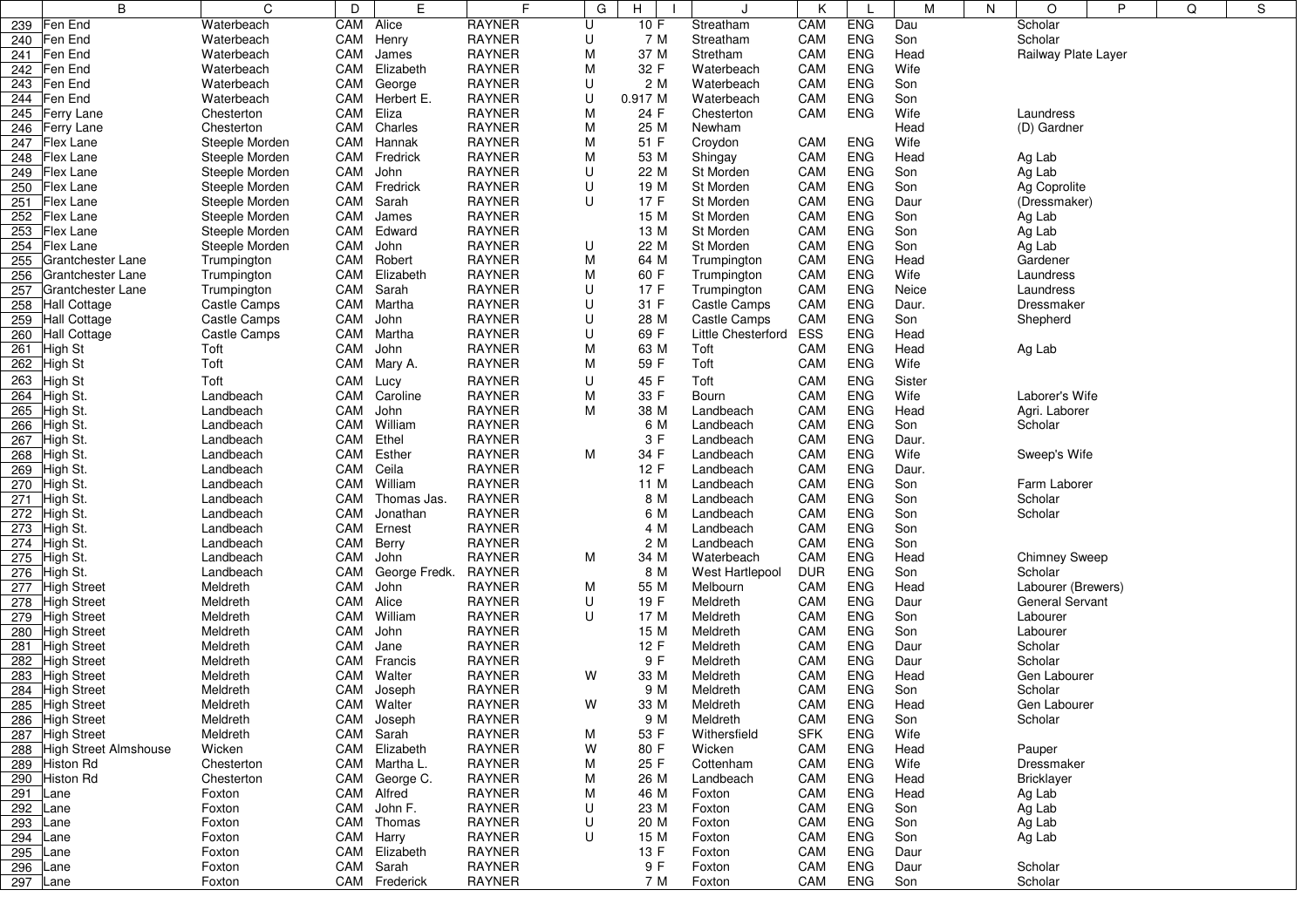|     | B                                    | C                   | D              | E                           | F                       | G      | н           | $\cdot$                  | K                 |                   | M                 | N            | $\circ$                    | P                                | Q | S |  |
|-----|--------------------------------------|---------------------|----------------|-----------------------------|-------------------------|--------|-------------|--------------------------|-------------------|-------------------|-------------------|--------------|----------------------------|----------------------------------|---|---|--|
| 298 | Lane                                 | Foxton              | CAM            | Adeline                     | <b>RAYNER</b>           |        | 3F          | Foxton                   | CAM               | <b>ENG</b>        | Daur              |              |                            |                                  |   |   |  |
| 299 | Lane                                 | Foxton              | CAM            | Alice R.                    | <b>RAYNER</b>           |        | 1 F         | Foxton                   | CAM               | <b>ENG</b>        | Daur              |              |                            |                                  |   |   |  |
| 300 | Lane                                 | Foxton              | CAM            | Susan                       | <b>RAYNER</b>           | М      | 44 F        | Heydon                   | ESS               | <b>ENG</b>        | Wife              |              |                            |                                  |   |   |  |
| 301 | Lynn Road "Great Eastern RLittleport |                     | CAM            | Ada Rose                    | <b>RAYNER</b>           |        | 7 F         | Littleport               | CAM               | <b>ENG</b>        | <b>Grand Daur</b> |              | Scholar                    |                                  |   |   |  |
| 302 | Lynn Road "Great Eastern RLittleport |                     | CAM            | Emma                        | <b>COOPER</b>           | U      | 33 F        | Mileham                  | <b>NFK</b>        | <b>ENG</b>        | Daur              |              |                            |                                  |   |   |  |
| 303 | Lynn Road "Great Eastern RLittleport |                     |                | CAM Martha                  | COOPER                  | U      | 28 F        | Mileham                  | <b>NFK</b>        | <b>ENG</b>        | Daur              |              |                            |                                  |   |   |  |
| 304 | Lynn Road "Great Eastern RLittleport |                     | CAM            | Edmund                      | COOPER                  | W      | 63 M        | <b>Wood Morter</b>       | <b>NFK</b>        | <b>ENG</b>        | Head              |              | <b>Station Master</b>      |                                  |   |   |  |
| 305 | Main St.                             | Downham             | CAM            | Maria                       | <b>RAYNER</b>           | W      | 74 F        | Downham                  | CAM               | <b>ENG</b>        | Head              |              |                            | Wheelwright Employing 3 Men      |   |   |  |
| 306 | Main St.                             | Downham             | CAM            | Henry                       | <b>RAYNER</b>           | U      | 40 M        | Downham                  | CAM               | <b>ENG</b>        | Son               | <b>Blind</b> | Turner & Wheelwright       |                                  |   |   |  |
| 307 | Main St.                             | Downham             | CAM            | Philip F.                   | <b>RAYNER</b>           | М      | 34 M        | Downham                  | CAM               | <b>ENG</b>        | Head              |              |                            | Wheelwright Blacksmith & Grocer  |   |   |  |
| 308 | Main St.                             | Downham             | CAM            | Selina                      | <b>RAYNER</b>           | М      | 30 F        | Downham                  | CAM               | <b>ENG</b>        | Wife              |              |                            |                                  |   |   |  |
| 309 | Main St.                             | Downham             | CAM            | William T.                  | <b>RAYNER</b>           |        | 10 M        | Downham                  | CAM               | <b>ENG</b>        | Son               |              | Scholar                    |                                  |   |   |  |
|     | 310 Main St.                         | Downham             | CAM            | John R.                     | <b>RAYNER</b>           |        | 7 M         | Downham                  | CAM               | <b>ENG</b>        | Son               |              | Scholar                    |                                  |   |   |  |
| 311 | Main St.                             | Downham             | CAM            | Ethell                      | <b>RAYNER</b>           |        | 4 F         | Downham                  | CAM               | <b>ENG</b>        | Daur.             |              |                            |                                  |   |   |  |
| 312 | Main St.                             | Downham             | CAM            | Edith E.                    | <b>RAYNER</b>           |        | 1 F         | Downham                  | CAM               | <b>ENG</b>        | Daur.             |              |                            |                                  |   |   |  |
| 313 | Main Street (The Plough)             | Downham             | CAM            | Sarah                       | <b>RAYNER</b>           | W      | 76 F        | Downham                  | CAM               | <b>ENG</b>        | Head              |              | Publican                   |                                  |   |   |  |
| 314 | New Cut                              | Chesterton          | CAM            | Mary Ann                    | <b>LINDREDGE</b>        | W      | 77 F        | Bishop Stortford         | <b>HRT</b>        | <b>ENG</b>        | Mother            |              |                            |                                  |   |   |  |
| 315 | New Cut                              | Chesterton          | CAM            | Jane                        | <b>RAYNER</b>           | М      | 47 F        | London                   | <b>MDX</b>        | <b>ENG</b>        | Wife              |              |                            |                                  |   |   |  |
| 316 | New Cut                              | Chesterton          | CAM            | <b>Walter Chapell</b>       | <b>RAYNER</b>           | М      | 46 M        | Trumpington              | CAM               | <b>ENG</b>        | Head              |              | <b>Cabinet Maker</b>       |                                  |   |   |  |
| 317 | Occupation Rd Victoria Rd            | Chesterton          | CAM            | Mary Ann                    | <b>PARSONS</b>          | M      | 20 F        | Trumpington              | CAM               | ENG               | Wife (Head)       |              | Laundress                  |                                  |   |   |  |
| 318 | Occupation Rd Victoria Rd            | Chesterton          | CAM            | James                       | <b>RAYNER</b>           |        | 11 M        | Trumpington              | CAM               | <b>ENG</b>        | <b>Brother</b>    |              | Scholar                    |                                  |   |   |  |
| 319 | Potton Road                          | Croydon Cum Clapton | CAM            | Edward                      | <b>RAYNER</b>           | U      | 59 M        | Croydon                  | CAM               | <b>ENG</b>        | Head              |              | Horsekeeper (Ag. Lab.)     |                                  |   |   |  |
| 320 | <b>Potton Road</b>                   | Croydon Cum Clapton | CAM            | Elizabeth                   | <b>RAYNER</b>           | U      | 44 F        | Croydon                  | CAM               | <b>ENG</b>        | Sister            |              |                            |                                  |   |   |  |
| 321 | Potton Road                          | Croydon Cum Clapton | CAM            | Joseph                      | <b>RAYNER</b>           | U      | 42 M        | Croydon                  | CAM               | <b>ENG</b>        | <b>Brother</b>    |              | Ag. Lab.                   |                                  |   |   |  |
| 322 | <b>Potton Road</b>                   | Croydon Cum Clapton |                | CAM Arthur                  | <b>RAYNER</b>           | U      | 20 M        | Croydon                  | CAM               | <b>ENG</b>        | Nephew            |              | Horsekeeper (Ag. Lab.)     |                                  |   |   |  |
| 323 | <b>Public House</b>                  | Harlton             | CAM            | Joseph                      | <b>RAYNER</b>           | М      | 26 M        | Arrington                | CAM               | <b>ENG</b>        | Head              |              | <b>Licensed Victualler</b> |                                  |   |   |  |
| 324 | Public House                         | Harlton             | CAM            | William                     | <b>RAYNER</b>           | М      | 63 M        | Arrington                | CAM               | <b>ENG</b>        | Head              |              | Ag."Lab".                  |                                  |   |   |  |
| 325 | <b>Public House</b>                  | Harlton             | CAM            | Francis                     | <b>RAYNER</b>           | U      | 22 M        | Arrington                | CAM               | <b>ENG</b>        | Son               |              | Grocer                     |                                  |   |   |  |
| 326 | <b>Public House</b>                  | Harlton             | CAM            | Elizabeth                   | <b>RAYNER</b>           | М      | 62 F        | Hungerford               | <b>BRK</b>        | <b>ENG</b>        | Wife              |              |                            |                                  |   |   |  |
|     | 327 Public House                     | Harlton             | CAM            | Jane                        | <b>RAYNER</b>           | Μ      | 24 F        | Steeple Morden           | CAM               | <b>ENG</b>        | Wife              |              |                            |                                  |   |   |  |
| 328 | Public House Green Man               | Grantchester        | CAM            | Ebenezer                    | <b>RAYNER</b>           | Μ      | 40 M        | Trumpington              | CAM               | <b>ENG</b>        | Head              |              | Baker & Publican           |                                  |   |   |  |
| 329 | Public House Green Man               | Grantchester        | CAM Jane       |                             | <b>RAYNER</b>           | М      | 30 F        | Trumpington              | CAM               | <b>ENG</b>        | Wife              |              | <b>Bakers Wife</b>         |                                  |   |   |  |
| 330 | Public House Green Man               | Grantchester        | CAM            | Ada                         | <b>DAWES</b>            | U      | 16 F        | Trumpington              | CAM               | <b>ENG</b>        | Sister In Law     |              | Visitor                    |                                  |   |   |  |
| 331 | Pymore Hill                          | Downham             | CAM            | Mary                        | <b>RAYNOR</b>           | М      | 53 F        | Downham                  | CAM               | <b>ENG</b>        | Wife              |              |                            |                                  |   |   |  |
| 332 | Pymore Hill                          | Downham             | CAM            | James                       | <b>RAYNOR</b>           | Μ      | 55 M        | Wicken                   | CAM               | <b>ENG</b>        | Head              |              | <b>Land Steward</b>        |                                  |   |   |  |
| 333 | Quay Hill                            | Littleport          | CAM            | John                        | <b>RAYNER</b>           | М      | 50 M        | Littleport               | CAM               | <b>ENG</b>        | Head              |              |                            | Farmer Of 45 Acres Employs 1 Man |   |   |  |
| 334 | Quay Hill                            | Littleport          | CAM            | John E.                     | <b>RAYNER</b>           |        | 13 M        | Littleport               | CAM               | <b>ENG</b>        | Son               |              | Scholar                    |                                  |   |   |  |
| 335 | Quay Hill                            | Littleport          | CAM            | Harry                       | <b>RAYNER</b>           |        | 10 M        | Littleport               | CAM               | <b>ENG</b>        | Son               |              | Scholar                    |                                  |   |   |  |
| 336 | Quay Hill                            | Littleport          | CAM            | Leslie T.                   | <b>RAYNER</b>           |        | 5 M         | Littleport               | CAM               | ENG               | Son               |              | Scholar                    |                                  |   |   |  |
| 337 | Quay Hill                            | Littleport          | CAM            | Percy E.                    | <b>RAYNER</b>           |        | 2 M         | Littleport               | CAM               | <b>ENG</b>        | Son               |              |                            |                                  |   |   |  |
| 338 | Quay Hill                            | Littleport          | CAM            | Anna M.                     | <b>RAYNER</b>           | М      | 36 F        | Mileham                  | <b>NFK</b>        | <b>ENG</b>        | Wife              |              | Farmer Wife                |                                  |   |   |  |
| 339 | <b>River Bank</b>                    | Soham               | CAM            | Torriel                     | <b>RAYNER</b>           | Μ      | 43 M        | Littleport               | CAM               | <b>ENG</b>        | Head              |              | Agril Laborer              |                                  |   |   |  |
|     | 340 River Bank                       | Soham               | CAM            | Sarah                       | <b>RAYNER</b>           | М      | 30 F        | Littleport               | CAM               | <b>ENG</b>        | Wife              |              |                            |                                  |   |   |  |
| 341 | <b>River Bank</b>                    | Soham               | CAM            | Maria                       | <b>RAYNER</b>           |        | 13 F        | Littleport               | CAM               | ENG               | Daur              |              |                            |                                  |   |   |  |
|     | 342 River Bank                       | Soham               | CAM            | John                        | <b>RAYNER</b>           |        | 12 F        | Littleport               | CAM               | <b>ENG</b>        | Son               |              |                            |                                  |   |   |  |
|     | 343 River Bank                       | Soham               | CAM            | William                     | <b>RAYNER</b>           |        | 9 M         | Littleport               | CAM               | <b>ENG</b>        | Son               |              | Scholar                    |                                  |   |   |  |
|     | 344 River Bank                       | Soham               |                | CAM David                   | RAYNER<br><b>RAYNER</b> |        | 7 M         | Littleport               | <b>CAM</b><br>CAM | ENG<br><b>ENG</b> | Son               |              | Scholar                    |                                  |   |   |  |
|     | 345 River Bank<br>346 River Bank     | Soham<br>Soham      |                | CAM Robert<br>CAM Elizabeth | RAYNER                  |        | 4 M<br>2 F  | Littleport<br>Littleport | CAM               | <b>ENG</b>        | Son               |              |                            |                                  |   |   |  |
|     |                                      |                     |                |                             |                         |        |             |                          | CAM               | <b>ENG</b>        | Daur              |              |                            |                                  |   |   |  |
|     | 347 Rodham Farm<br>348 Rodham Farm   |                     | March CAM John | March CAM John W.           | RAYNER<br>RAYNER        | М      | 24 M<br>1 M | Littleport<br>Littleport | CAM               | <b>ENG</b>        | Head<br>Son       |              | <b>Agricl Laborer</b>      |                                  |   |   |  |
|     | 349 Rodham Farm                      |                     |                | March CAM Elizabeth         | RAYNER                  | М      | 26 F        | Outwell                  | <b>NFK</b>        | <b>ENG</b>        | Wife              |              |                            |                                  |   |   |  |
|     | 350 Rodham Farm                      |                     |                | March CAM Mary A.           | RAYNER                  |        | 2F          | Welney                   | <b>NFK</b>        | <b>ENG</b>        | Daur              |              |                            |                                  |   |   |  |
|     | 351 Rose Lane                        | Melbourn            |                | CAM Hannah                  | <b>STANFORD</b>         |        | 47 F        |                          | CAM               | <b>ENG</b>        | Wife              |              |                            |                                  |   |   |  |
|     | 352 Rose Lane                        | Melbourn            | CAM            | Joseph                      | <b>STANFORD</b>         | М<br>М | 44 M        | Foxton<br>Meldreth       | CAM               | <b>ENG</b>        | Head              |              | Ag Labourer                |                                  |   |   |  |
|     | 353 Rose Lane                        | Melbourn            |                | CAM Eliza A.                | RAYNER                  |        | 13 F        | Meldreth                 | CAM               | <b>ENG</b>        | <b>Adopt Daur</b> |              |                            | Dom Servant (out of employment)  |   |   |  |
|     | 354 Scotland Road                    | Chesterton          |                | CAM Robet                   | <b>RAYNER</b>           | U      | 20 M        | Newham                   | CAM               | <b>ENG</b>        | Son               |              | Ag Labourer                |                                  |   |   |  |
|     | 355 Scotland Road                    | Chesterton          |                | CAM John                    | <b>RAYNER</b>           | М      | 70 M        | Trumpington              | CAM               | <b>ENG</b>        | Head              |              | (D) Gardener               |                                  |   |   |  |
|     | 356 Scotland Road                    | Chesterton          | CAM Ann        |                             | RAYNER                  | М      | 71 F        | Trumpington              | CAM               | <b>ENG</b>        | Wife              |              | Wife                       |                                  |   |   |  |
|     | 357 Silt Road                        | Littleport          |                | CAM Sarah                   | RAYNER                  | М      | 36 F        | Ely                      | CAM               | <b>ENG</b>        | Wife              |              | Charwoman                  |                                  |   |   |  |
|     |                                      |                     |                |                             |                         |        |             |                          |                   |                   |                   |              |                            |                                  |   |   |  |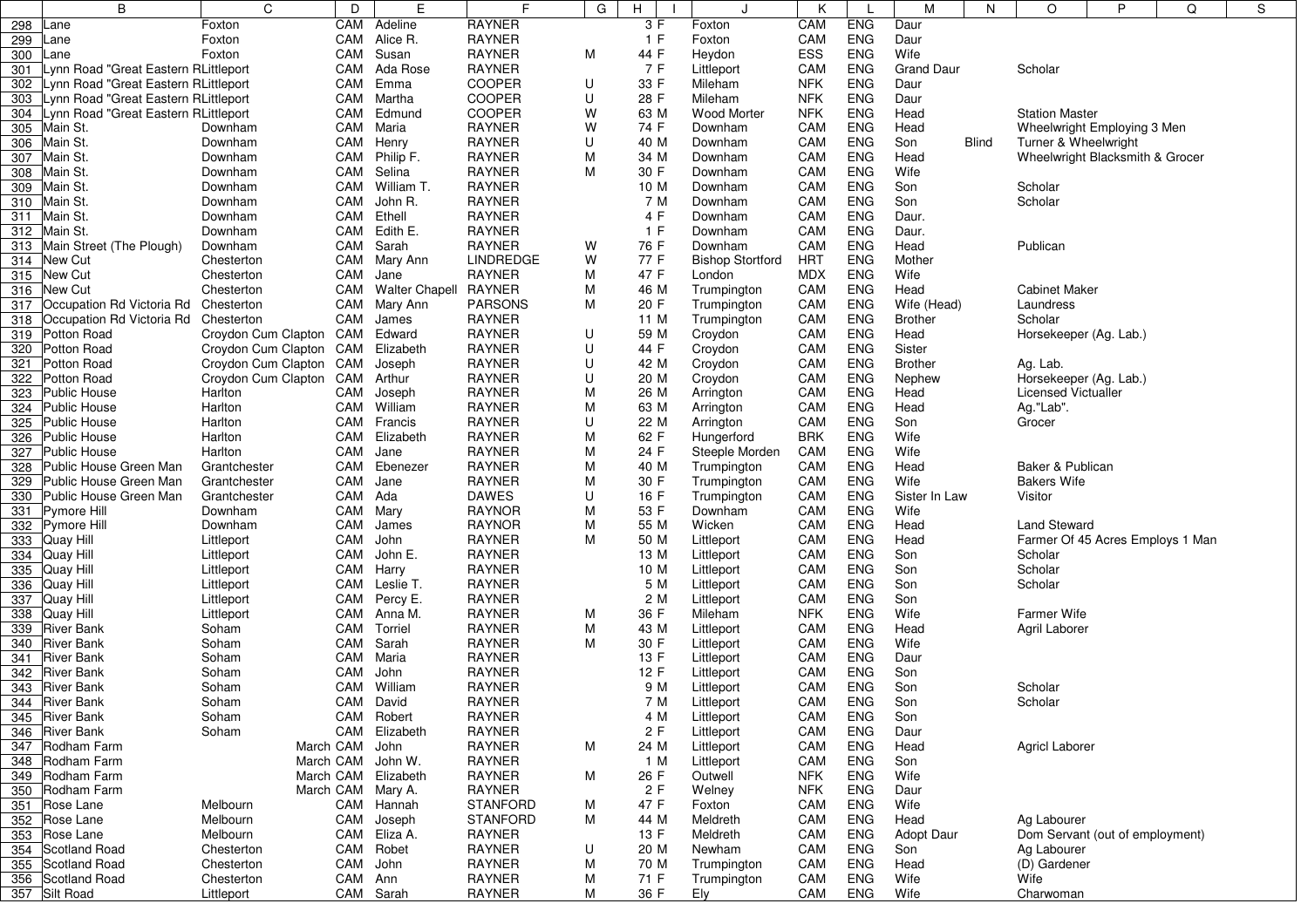|     | B                         | C                     | D   | E             | F                 | G | H       | J                     | Κ          |            | М             | N     | O                    | P                         | Q | S |  |  |
|-----|---------------------------|-----------------------|-----|---------------|-------------------|---|---------|-----------------------|------------|------------|---------------|-------|----------------------|---------------------------|---|---|--|--|
| 358 | Silt Road                 | Littleport            | CAM | Sarah         | <b>RAYNER</b>     | M | 37 F    | Feltwell              | <b>NFK</b> | <b>ENG</b> | Wife          |       | Farm Labourer Wife   |                           |   |   |  |  |
| 359 | Silt Road                 | Littleport            | CAM | Smith         | <b>RAYNER</b>     | M | 50 M    | Littleport            | CAM        | <b>ENG</b> | Head          |       | Farm Labourer        |                           |   |   |  |  |
| 360 | Silt Road                 | Littleport            | CAM | Sophia        | <b>RAYNER</b>     |   | 12 F    | Littleport            | CAM        | <b>ENG</b> | Daughter      |       | Scholar              |                           |   |   |  |  |
| 361 | Silt Road                 | Littleport            | CAM | Fredrick      | <b>RAYNER</b>     |   | 10 M    | Littleport            | CAM        | <b>ENG</b> | Son           |       | Scholar              |                           |   |   |  |  |
| 362 | Silt Road                 | Littleport            | CAM | Fanny         | <b>RAYNER</b>     |   | 4 F     | Littleport            | CAM        | <b>ENG</b> | Daughter      |       |                      |                           |   |   |  |  |
| 363 | Silt Road                 | Littleport            | CAM | Fanny         | <b>RAYNER</b>     | W | 75 F    | Littleport            | CAM        | <b>ENG</b> | Mother        |       |                      |                           |   |   |  |  |
| 364 | Silt Road                 | Littleport            | CAM | Robert        | <b>RAYNER</b>     | M | 39 M    | Littleport            | CAM        | <b>ENG</b> | Head          | Blind | <b>Matt Maker</b>    |                           |   |   |  |  |
| 365 | Silt Road                 | Littleport            | CAM | Hannah        | <b>RAYNER</b>     |   | 13 F    | Littleport            | CAM        | <b>ENG</b> | Daughter      |       | Scholar              |                           |   |   |  |  |
| 366 | Silt Road                 | Littleport            | CAM | John          | <b>RAYNER</b>     |   | 9 M     | Littleport            | CAM        | <b>ENG</b> | Son           |       | Scholar              |                           |   |   |  |  |
| 367 | Silt Road                 | Littleport            | CAM | Rebecca       | <b>RAYNER</b>     |   | 6 F     | Littleport            | CAM        | <b>ENG</b> | Daughter      |       | Scholar              |                           |   |   |  |  |
| 368 | Silt Road                 | Littleport            | CAM | William       | <b>RAYNER</b>     |   | 2 M     | Littleport            | CAM        | <b>ENG</b> | Son           |       |                      |                           |   |   |  |  |
| 369 |                           | Foxton                | CAM | William       | <b>RAYNER</b>     | M | 52 M    | Foxton                | CAM        | <b>ENG</b> | Head          |       | Ag Lab               |                           |   |   |  |  |
| 370 | St                        | Foxton                | CAM | Emma          | <b>RAYNER</b>     | M | 51 F    | Foxton                | CAM        | <b>ENG</b> | Wife          |       |                      |                           |   |   |  |  |
| 371 | <b>St</b>                 | Foxton                | CAM | Louisa        | <b>RAYNER</b>     | U | 16 F    | Foxton                | CAM        | <b>ENG</b> | Daur          |       |                      |                           |   |   |  |  |
| 372 |                           | Foxton                | CAM | John          | <b>RAYNER</b>     | M | 29 M    | Foxton                | CAM        | <b>ENG</b> | Head          |       | Malsters Lab         |                           |   |   |  |  |
| 373 | lSt                       | Foxton                | CAM | Florence A.   | <b>RAYNER</b>     |   | 7 F     | Foxton                | CAM        | <b>ENG</b> | Daur          |       |                      |                           |   |   |  |  |
| 374 |                           | Foxton                | CAM | Jessie M.     | <b>RAYNER</b>     |   | 5 F     | Foxton                | CAM        | <b>ENG</b> | Daur          |       |                      |                           |   |   |  |  |
| 375 |                           | Foxton                |     | CAM Minnie E. | <b>RAYNER</b>     |   | 3 F     | Foxton                | CAM        | <b>ENG</b> | Daur          |       |                      |                           |   |   |  |  |
| 376 |                           | Foxton                | CAM | Ada E.        | <b>RAYNER</b>     |   | 2F      | Foxton                | CAM        | <b>ENG</b> | Daur          |       |                      |                           |   |   |  |  |
| 377 |                           | Foxton                | CAM | Elizabeth     | <b>RAYNER</b>     | М | 29 F    | Haslingfield          | CAM        | <b>ENG</b> | Wife          |       |                      |                           |   |   |  |  |
|     |                           |                       | CAM |               | <b>RAYNER</b>     |   | 1 F     |                       | <b>HRT</b> | <b>ENG</b> | Granddaur     |       |                      |                           |   |   |  |  |
| 378 |                           | Foxton                |     | Daisy A.      |                   |   |         | Royston               |            |            |               |       |                      |                           |   |   |  |  |
| 379 | The Grange House Private  | Duxford               | CAM | Janna         | <b>RAYNER</b>     | U | 23 F    | Foxton                | CAM        | <b>ENG</b> | Serv          |       | <b>Cook Domestic</b> |                           |   |   |  |  |
| 380 | The Green                 | <b>Great Shelford</b> | CAM | George        | DEAN              | M | 32 M    | Fulbourn              | CAM        | <b>ENG</b> | Head          |       | Gardener             |                           |   |   |  |  |
| 381 | The Green                 | <b>Great Shelford</b> | CAM | Henry John    | <b>DEAN</b>       |   | 0.667 M | <b>Great Shelford</b> | CAM        | <b>ENG</b> | Son           |       |                      |                           |   |   |  |  |
| 382 | The Green                 | <b>Great Shelford</b> |     | CAM Harriet   | <b>DEAN</b>       | M | 30 F    | Trumpington           | CAM        | <b>ENG</b> | Wife          |       | Laundress            |                           |   |   |  |  |
| 383 | The Green                 | <b>Great Shelford</b> | CAM | George S.     | <b>DEAN</b>       |   | 3 M     | Trumpington           | CAM        | <b>ENG</b> | Son           |       |                      |                           |   |   |  |  |
| 384 | The Green                 | <b>Great Shelford</b> | CAM | Eliza         | <b>RAYNER</b>     | U | 15 F    | Trumpington           | CAM        | <b>ENG</b> | Sister In Law |       | Laundress Assistant  |                           |   |   |  |  |
| 385 | The Village White Horse   | Barton                | CAM | Walter        | <b>RAYNER</b>     | U | 16 M    | Barton                | CAM        | <b>ENG</b> | Page          |       | Page                 |                           |   |   |  |  |
| 386 | The Village White Horse   | Barton                | CAM | John          | <b>LUNNISS</b>    | U | 20 M    | Great Gransden        | CAM        | <b>ENG</b> | Groom         |       | Groom (D)            |                           |   |   |  |  |
| 387 | Village                   | Harlton               | CAM | John          | <b>RAYNER</b>     | M | 59 M    | Harlton               | CAM        | <b>ENG</b> | Head          |       | Farrier              |                           |   |   |  |  |
| 388 | Village                   | Harlton               | CAM | Caroline      | <b>RAYNER</b>     | M | 54 F    | Harlton               | CAM        | <b>ENG</b> | Wife          |       |                      |                           |   |   |  |  |
| 389 | Village                   | Harlton               | CAM | Edward        | <b>RAYNER</b>     | U | 25 M    | Harlton               | CAM        | <b>ENG</b> | Son           |       | "Ag Lab."            |                           |   |   |  |  |
| 390 | Village                   | Harlton               | CAM | Eliza         | <b>RAYNER</b>     | W | 53 M    | Harlton               | CAM        | <b>ENG</b> | Head          |       |                      |                           |   |   |  |  |
| 391 | Village                   | Harlton               | CAM | Edwin R.      | <b>RAYNER</b>     | U | 31 M    | Harlton               | CAM        | <b>ENG</b> | Son           |       | Coprolite Lab.       |                           |   |   |  |  |
| 392 | Village                   | Harlton               | CAM | William R.    | <b>RAYNER</b>     | U | 20 M    | Harlton               | CAM        | <b>ENG</b> | Son           |       | Coprolite Lab.       |                           |   |   |  |  |
| 393 | Village                   | Harlton               | CAM | Sidney D.     | <b>RAYNER</b>     | U | 17 M    | Harlton               | CAM        | <b>ENG</b> | Son           |       | "Ag. Lab".           |                           |   |   |  |  |
| 394 | Village                   | Harlton               | CAM | Agustus S.    | <b>RAYNER</b>     |   | 16 M    | Harlton               | CAM        | <b>ENG</b> | Son           |       | "Ag. Lab".           |                           |   |   |  |  |
| 395 | Village                   | Harlton               | CAM | Osmond C.     | <b>RAYNER</b>     |   | 12 M    | Harlton               | CAM        | <b>ENG</b> | Son           |       | "Ag. Lab".           |                           |   |   |  |  |
| 396 | <b>West Wratting Rd</b>   | Balsham               | CAM | Thomas        | <b>RAYNER</b>     | U | 72 M    | Balsham               | CAM        | <b>ENG</b> | Head          |       | Tailor               |                           |   |   |  |  |
| 397 | West Wratting Rd          | <b>Balsham</b>        | CAM | Hephzibah     | <b>RICHARDSON</b> | U | 26 F    | Balsham               | CAM        | <b>ENG</b> | Neice         |       | Domestic Housekeeper |                           |   |   |  |  |
| 398 | West Wratting Rd          | Balsham               | CAM | Sarah M.      | <b>RICHARDSON</b> | U | 8 F     | Balsham               | CAM        | <b>ENG</b> | Neice         |       | Scholar              |                           |   |   |  |  |
| 399 | <b>West Wratting Rd</b>   | Balsham               | CAM | Susan         | <b>CHAMBERS</b>   | М | 32 F    | Balsham               | CAM        | <b>ENG</b> | Wife          |       |                      |                           |   |   |  |  |
| 400 | <b>West Wratting Road</b> | Balsham               | CAM | Ephraim       | <b>RAYNER</b>     | M | 33 M    | Balsham               | CAM        | <b>ENG</b> | Head          |       | Ag Lab               |                           |   |   |  |  |
| 401 | <b>West Wratting Road</b> | <b>Balsham</b>        | CAM | Jemima        | <b>RAYNER</b>     | M | 30 F    | Balsham               | CAM        | <b>ENG</b> | Wife          |       |                      |                           |   |   |  |  |
| 402 | <b>West Wratting Road</b> | Balsham               | CAM | William       | <b>RAYNER</b>     |   | 9 M     | Balsham               | CAM        | <b>ENG</b> | Son           |       | Scholar              |                           |   |   |  |  |
|     | 403 West Wratting Road    | Balsham               | CAM | Elizabeth     | <b>RAYNER</b>     |   | 11 F    | Balsham               | CAM        | <b>ENG</b> | Daur          |       | Scholar              |                           |   |   |  |  |
|     | 404 West Wratting Road    | Balsham               | CAM | Priscilla     | RAYNER            |   | 7 F     | Balsham               | CAM        | ENG        | Daur          |       | Scholar              |                           |   |   |  |  |
| 405 | West Wratting Road        | Balsham               |     | CAM Albert    | RAYNER            |   | 4 M     | Balsham               | CAM        | <b>ENG</b> | Son           |       | Scholar              |                           |   |   |  |  |
| 406 | <b>West Wratting Road</b> | Balsham               |     | CAM Arthur    | RAYNER            |   | 0.5 M   | Balsham               | CAM        | <b>ENG</b> | Son           |       |                      |                           |   |   |  |  |
| 407 | <b>Wimpole Road</b>       | Barton                | CAM | Frederick     | <b>NEAVES</b>     | M | 30 M    | Barton                | CAM        | <b>ENG</b> | Head          |       | Agr Lab              |                           |   |   |  |  |
| 408 | <b>Wimpole Road</b>       | Barton                | CAM | Emily         | <b>RAYNER</b>     |   | 15 F    | Barton                | CAM        | <b>ENG</b> | Dau In Law    |       |                      | Dom Serv (Unemployed)     |   |   |  |  |
| 409 | <b>Wimpole Road</b>       | Barton                | CAM | Rose A.       | RAYNER            |   | 13 F    | Barton                | CAM        | <b>ENG</b> | Dau In Law    |       | Scholar              |                           |   |   |  |  |
| 410 | Wimpole Road              | Barton                | CAM | Sarah A.      | <b>NEAVES</b>     |   | 5 F     | Barton                | CAM        | <b>ENG</b> | Dau           |       |                      |                           |   |   |  |  |
| 411 | Wimpole Road              | Barton                | CAM | Susan         | <b>NEAVES</b>     | M | 46 F    | Comberton             | CAM        | <b>ENG</b> | Wife          |       |                      |                           |   |   |  |  |
| 412 | Wisbeach Road             | Littleport            | CAM | Sarah         | RAYNER            | M | 51 F    | Clenchwarden          | <b>NFK</b> | <b>ENG</b> | Wife          |       |                      |                           |   |   |  |  |
| 413 | <b>Wisbeach Road</b>      | Littleport            |     | CAM Matthew   | <b>RAYNER</b>     | M | 53 M    | Littleport            | CAM        | <b>ENG</b> | Head          |       | Agl Labour           |                           |   |   |  |  |
|     | Wisbeach Road             |                       | CAM | Rebecca       | <b>RAYNER</b>     |   | 17F     | Littleport            | CAM        | <b>ENG</b> |               |       |                      |                           |   |   |  |  |
| 414 |                           | Littleport            |     |               |                   | U | 14 M    |                       |            |            | Daug          |       |                      |                           |   |   |  |  |
| 415 | Wisbeach Road             | Littleport            | CAM | Edward        | <b>RAYNER</b>     | U |         | Littleport            | CAM        | <b>ENG</b> | Son           |       | Agl Labour           |                           |   |   |  |  |
| 416 | Wisbeach Road             | Littleport            | CAM | Susannah      | RAYNER            | U | 11 F    | Littleport            | CAM        | <b>ENG</b> | Daug          |       | Scholar              |                           |   |   |  |  |
| 417 | Wood Hall                 | Balsham               | CAM | James         | RAYNER            | M | 45 M    | Balsham               | CAM        | ENG        | Head          |       |                      | Foreman on Farm (Bailiff) |   |   |  |  |